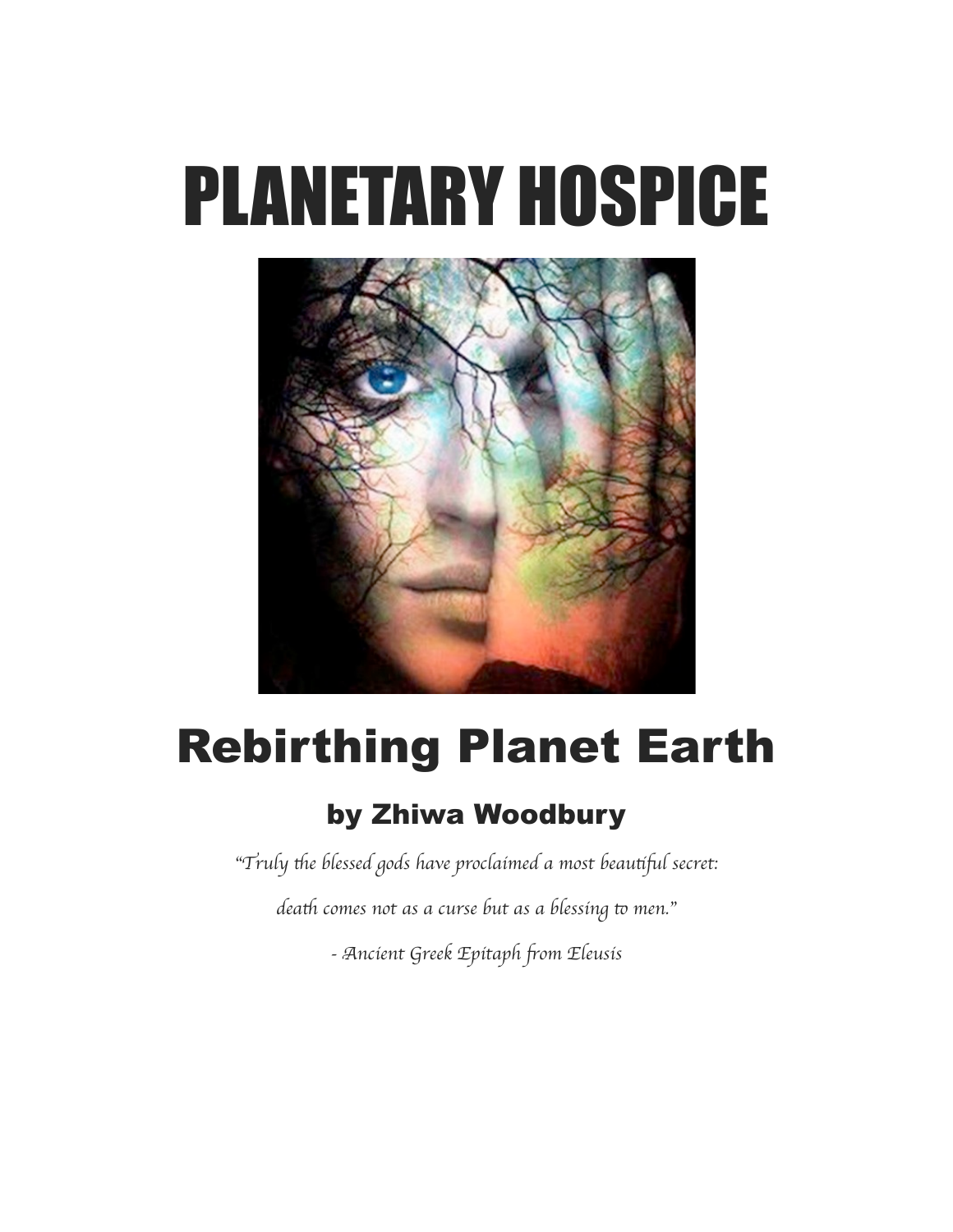#### *Abstract*

*The pace of climate change continues to accelerate, and it now appears inevitable that the Great Anthropocentric Extinction currently unfolding will include the end of life as we know it. Characterizing this 'Great Dying' as equivalent to a terminal diagnosis for the human race, and assuming an ecopsychological perspective that sees a close relationship between planetary health and mental health, the author applies the stages of grief to this Great Dying, exploring connections retroactively and prospectively between societal mental health trends in the U.S., our awareness of the severity of the threat we pose to the planet, and the stages of grieving the loss of life, and questions the role mental health professionals should play in this context. Looking ahead from this same perspective, the author asks if it is possible to alleviate the pain and suffering that will be associated with the widespread extinctions, mass mortality, and forced migrations that are anticipated by scientific experts as a result of climate disruptions, beginning with the idea of what a "good death" would look like in relation to the end of life as we know it, applying principles from hospice and palliative care. Finally, he offers a hopeful vision that, with an expanding planetary hospice movement and appropriate containing myths, it might be possible to re-cast this Great Dying as a difficult, but spiritually progressive, death/rebirth experience for homo sapiens.*

#### **Introduction**

There have been five great extinctions in the history of planet Earth during the 540

million years since complex life emerged. According to the National Geographic Society, "we

are in the midst of the Sixth Great Extinction, an event characterized by the loss of between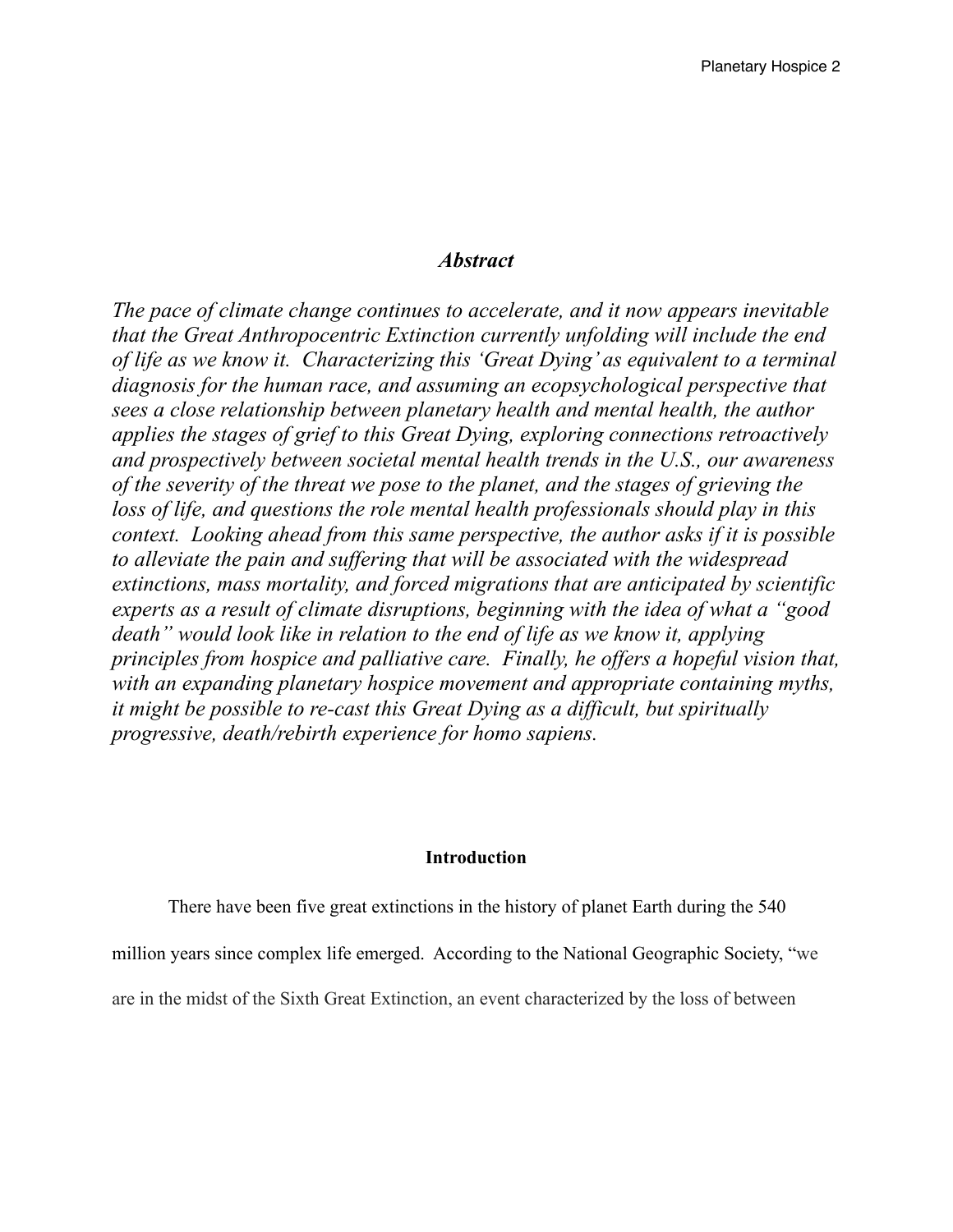17,000 and 100,000 species *each year*" (Nat. Geo. 2012).[1](#page-2-0) The worst of the five extinctions, often referred to as "the Great Dying," resulted in the loss of 95% of all marine species and 70% of all terrestrial species.[2](#page-2-1) The severity of the Great Dying, which required ten million years to recover from, is largely attributed to mass releases of methane from the oceans and tundras triggered by (and quickly doubling) a spike in global temperatures of only about six degrees (from volcanic activity). Because of escalating releases of carbon dioxide to the atmosphere over the course of the industrial age, we are now starting to see a similar triggering of terrestrial and sea-bed methane, such that "[s]ome scientists fear that the situation is already so serious and so many self-reinforcing feedback loops are already in play that we are in the process of causing our own extinction. Worse yet, some are convinced that it could happen far more quickly than generally believed possible—even in the course of just the next few decades.["3](#page-2-2)

 From an ecopsychological viewpoint, climate change is like the tip of the iceberg visible to the human eye, while just beneath the surface of our collective consciousness a far greater crisis is playing out. In fact, it is helpful to think of the oceans themselves as symbolic of our unconscious depths. Viewed from atop the Earth's surface, climate change has the appearance of dramatic changes in weather patterns that are wreaking ever greater havoc on concentrated human populations - especially those on islands or along coastal areas. But look just beneath the surface and one sees a watery graveyard with ominous portents of our own collective, great

<span id="page-2-0"></span><sup>&</sup>lt;sup>1</sup> See: <http://newswatch.nationalgeographic.com/2012/03/28/the-sixth-great-extinction-a-silent-extermination/> Retrieved 11.8.2013. This rate of extinction is about 1,000 times greater than natural, making it "anthropocentric." See[:http://www.truthdig.com/report/page2/are\\_we\\_falling\\_off\\_the\\_climate\\_precipice\\_20131219](http://www.truthdig.com/report/page2/are_we_falling_off_the_climate_precipice_20131219) Retrieved on 12.24.13.

<span id="page-2-1"></span><sup>2</sup> [http://en.wikipedia.org/wiki/Permian%E2%80%93Triassic\\_extinction\\_event](http://en.wikipedia.org/wiki/Permian%E2%80%93Triassic_extinction_event) Retrieved 11.8.13.

<span id="page-2-2"></span><sup>3</sup> See: Jamail, D. "Are we falling off the climate precipice?" *Tom Dispatch* (12/19/13), p. 2., at: [http://](http://www.truthdig.com/report/page2/are_we_falling_off_the_climate_precipice_20131219) www.truthdig.com/report/page2/are we falling off the climate precipice 20131219 Retrieved 12.24.13.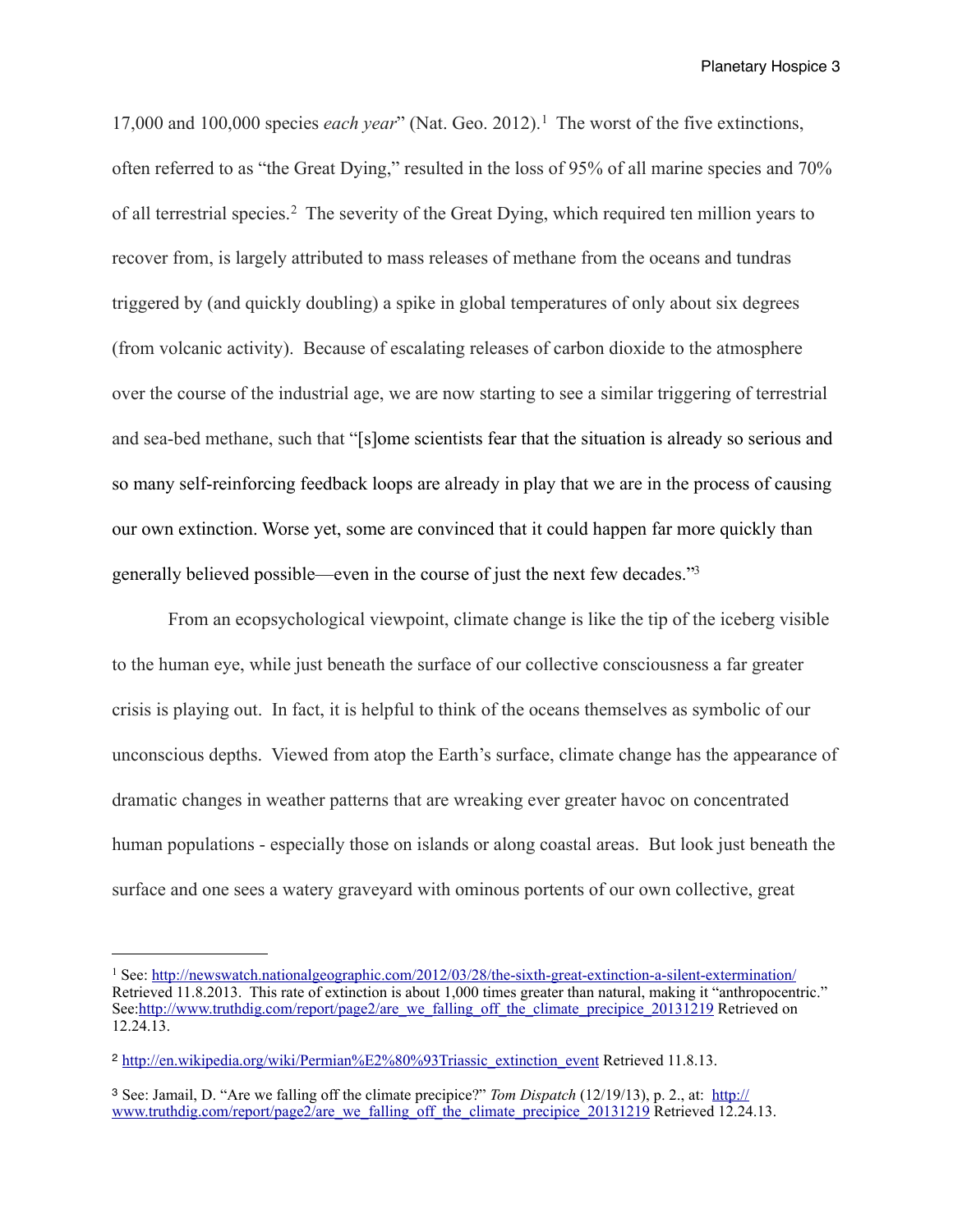dying. While we are mostly being inconvenienced by extreme weather events, the oceans from which all life emerged on this planet are in far worse shape.

#### **I. Terminal Diagnosis**

 The Great Anthropocentric Extinction is upon us (*supra*., fn. 1). Sober consideration of the current, cascading evidence leads to the inescapable conclusion that life as we have come to know it is, quite simply, at an end. While rising terrestrial temperatures are largely associated with atmospheric (climate) impacts of carbon dioxide, the fact of the matter is that the oceans have absorbed between one-third and one-half of all CO2 released into the atmosphere since the beginning of the Industrial Age (525 billion tons)[.4](#page-3-0) The cumulative impacts of this input, together with the unconscionable destruction of the ocean floor ecosystems from centuries of trawling,<sup>5</sup> are dramatic changes in ocean water chemistry, increasing the acidity of the waters by 26% (ibid.), and severe losses in biodiversity.

 According to the United Nations, "more than half of global fisheries are exhausted, and a further third are depleted. Between 30 and 35 per cent of critical marine environments — such as sea grasses, mangroves and coral reefs — are estimated to have been destroyed... and pollution from land is creating areas of coastal waters that are almost devoid of oxygen" (2012)[.6](#page-3-2) The anecdotal evidence looks even worse. On a recent trans-Pacific voyage he had completed many times previously, sailor Ivan Macfadyen distressingly recounted his "shock and horror" at

<span id="page-3-0"></span><sup>4</sup> <http://centerforoceansolutions.org/climate/impacts/ocean-acidification/> (Retrieved 11.10.13).

<span id="page-3-1"></span><sup>5</sup> The practice of using a large, wide-mouthed fishing net dragged by a vessel along the ocean bottom, effectively clearcutting the affected ecosystem. "As a result of these processes, a vast array of species are threatened around the world...The net effect of fishing practices on global coral reef populations is suggested by many scientists to be alarmingly high."<http://en.wikipedia.org/wiki/Trawling> (Retrieved 11.10.13).

<span id="page-3-2"></span><sup>6</sup> <http://www.un.org/News/Press/docs//2012/sgsm14287.doc.htm>(Retrieved 11.10.13).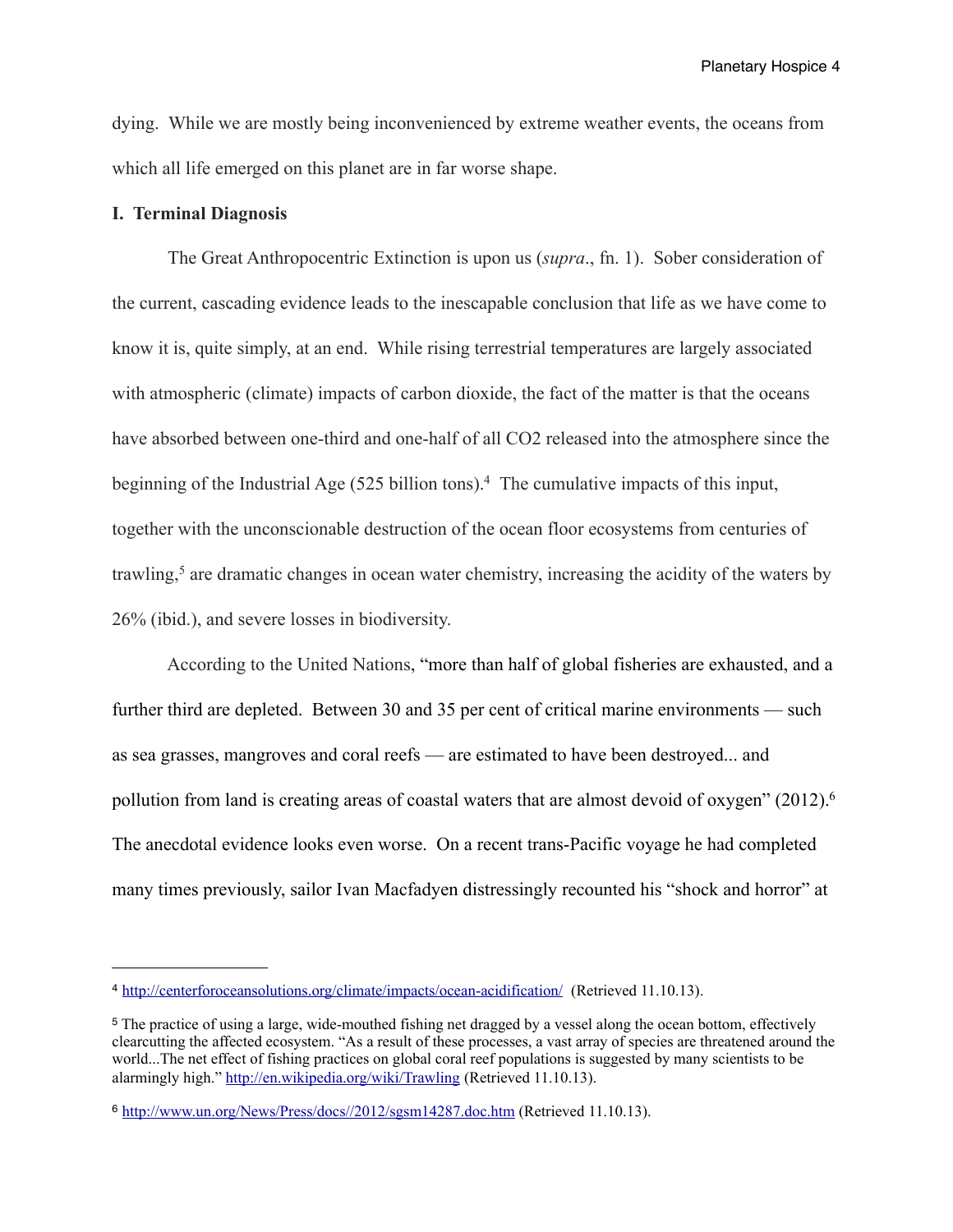the near absence of any life compared to his prior passages: "[I]t felt as if the ocean itself was dead."[7](#page-4-0) 

 Unfortunately, the news only gets worse. Once the planet heats up enough to trigger methane releases from permafrost and the oceans, it is not unlike having a gas leak in your home. While the Great Dying resulted from a rise of only 6C, under current (unenforceable) emission targets we are on track for about a 4C rise in temperature before the end of this century - this according to the World Bank. [8](#page-4-1) That is on the low end of the probable rise. A 2011 paper authored by Jeffrey Kiehl from the National Center for Atmospheric Research, published in the journal *Science,* "found that carbon dioxide may have at least *twice* the effect on global temperatures than currently projected by computer models of global climate."[9](#page-4-2) Contrary to the Intergovernmental Panel on Climate Change's (IPCC) worst case scenario of 6C by 2100, which itself would result in a virtually uninhabitable planet, <sup>[10](#page-4-3)</sup> *Kiehl et al.* distressingly conclude that, at current rates, we may actually see an unimaginable *16C* rise by the end of the century. And the relatively conservative International Energy Agency just released a report in November 2013 predicting *a* 3.5C *increase by 2035*.<sup>[11](#page-4-4)</sup> From a planetary perspective, this is tantamount to the

<span id="page-4-0"></span><sup>7</sup> Ray, G., "The Ocean is Broken," *Newcastle Herald*, Oct. 18, 2013 [http://www.theherald.com.au/story/1848433/](http://www.theherald.com.au/story/1848433/the-ocean-is-broken/) [the-ocean-is-broken/](http://www.theherald.com.au/story/1848433/the-ocean-is-broken/) (Retrieved 11.10.13).

<span id="page-4-1"></span><sup>&</sup>lt;sup>8</sup> All the extreme weather events we are seeing now, from chronic droughts everywhere, to unprecedented flooding in Pakistan and Thailand, to super-storm Sandy, to the mega-typhoon that just devastated the Philippines, are the result of only a .8C rise to date. [http://www.rollingstone.com/politics/news/global-warmings-terrifying-new](http://www.rollingstone.com/politics/news/global-warmings-terrifying-new-math-20120719)[math-20120719](http://www.rollingstone.com/politics/news/global-warmings-terrifying-new-math-20120719)

<span id="page-4-2"></span><sup>9</sup> <http://www.commondreams.org/view/2013/05/18-1> (retrieved 11.11.13), Ahmed, N., "Obama's Arctic Strategy Sets Off a Climate Time Bomb," Guardian, May 18, 2013.

<span id="page-4-3"></span><sup>10</sup> A 3.5C increase would render this planet uninhabitable for humans due to severing the food chain at the fundamental level of oceanic plankton and prompting temperature swings would severely limit terrestrial vegetation. Humans have never lived on a planet at 3.5C above baseline. [http://www.truthdig.com/report/page3/](http://www.truthdig.com/report/page3/are_we_falling_off_the_climate_precipice_20131219) are we falling off the climate precipice 20131219

<span id="page-4-4"></span><sup>11</sup> [http://www.csmonitor.com/World/Global-Issues/2010/1111/Global-temperature-to-rise-3.5-degrees-C.-by-2035-](http://www.csmonitor.com/World/Global-Issues/2010/1111/Global-temperature-to-rise-3.5-degrees-C.-by-2035-International-Energy-Agency) [International-Energy-Agency](http://www.csmonitor.com/World/Global-Issues/2010/1111/Global-temperature-to-rise-3.5-degrees-C.-by-2035-International-Energy-Agency) Retrieved 1.2.14.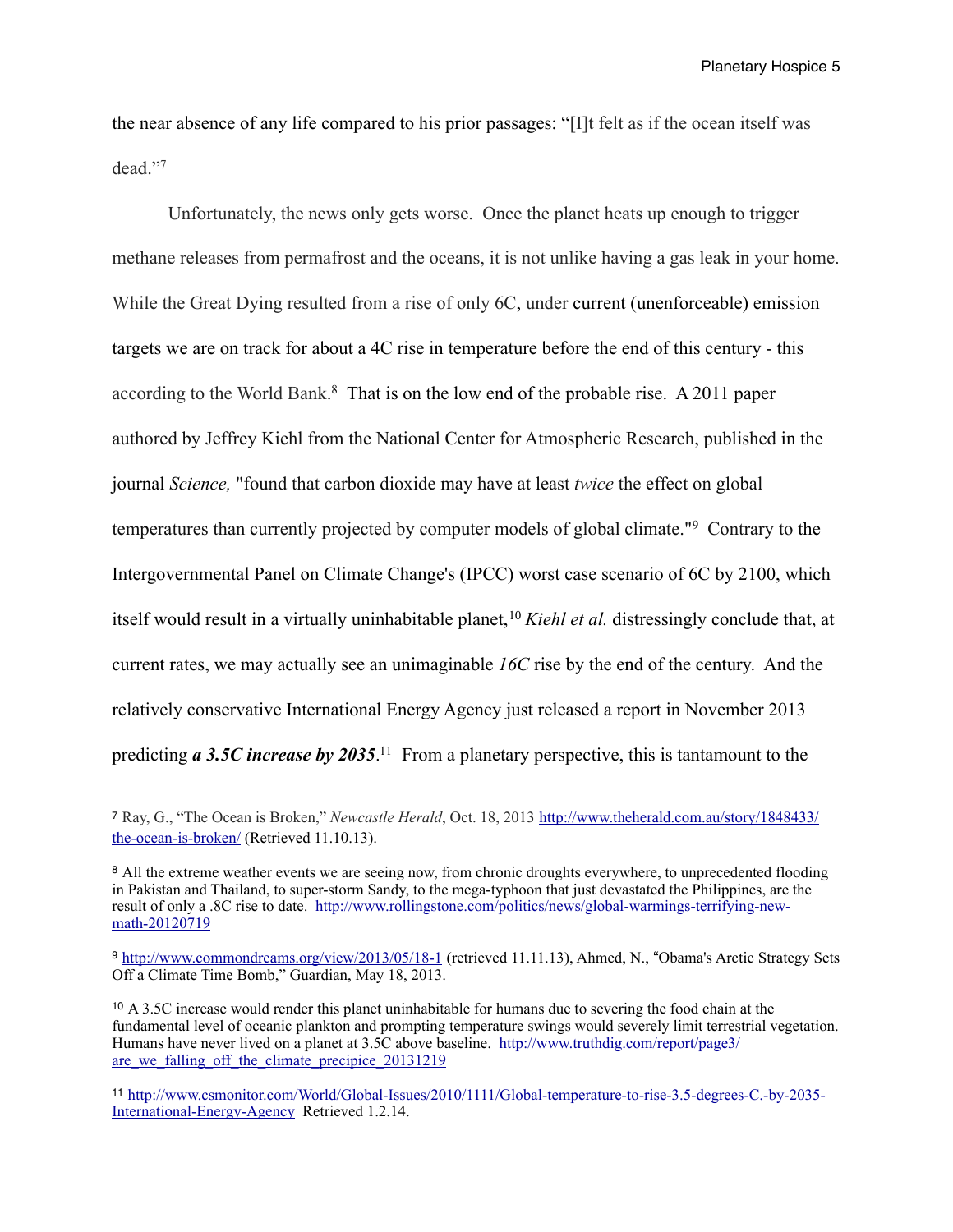"less than six months to live" diagnosis that triggers hospice care for an individual. In effect, we as a species are now on life support, teetering on the threshold of our very own Great Dying.

 As an environmental attorney who studied environmental engineering and a life-long activist who has been tracking these issues closely for three decades, I can personally attest how difficult it is to accept this kind of dystopian reality as fact. While humans are actually hardwired to focus on threats, we also have always been able to minimize them and adapt to changed environments, and the idea that we might not be able to do that this time is hard to fathom. But if there is any pattern to climate revelations over the last decade (the hottest on record, with each successive year being hotter than the last), it is this: reality continues to outstrip our ability to model worst-case scenarios, and it is all happening much faster than anticipated. In fact, "according to a recent, exhaustive study commissioned by the US Department of Energy and headed by a scientific team from the U.S. navy, *by the summer of 2015*, the Arctic Ocean could be bereft of ice, a phenomenon that will engender devastating consequences for the earth's environment and every living creature on the planet" (Rockstroh, 2013).<sup>12</sup>

 And now methane has, in fact, begun to seep into the atmosphere from the oceans and permafrost at staggering rates, causing worldwide alarm of scientists and researchers (but not politicians or mainstream journalists). A NASA science team characterized these recent readings as "amazing and potentially troubling."[13](#page-5-1) As one close follower of climate issues recently observed, we are at a critical turning point:

<span id="page-5-0"></span><sup>12</sup> <http://www.commondreams.org/view/2013/12/20>(retrieved Dec. 23, 2013), "Walking in an Anthropocene Wonderland." According to current data, there is a 95% confidence level associated with the prediction that the Arctic will be completely ice-free by summer of 2018 and beyond. [http://www.truthdig.com/report/page2/](http://www.truthdig.com/report/page2/are_we_falling_off_the_climate_precipice_20131219) are we falling off the climate precipice 20131219 Retrieved 12.24.13.

<span id="page-5-1"></span><sup>13</sup> NASA, "Is a sleeping climate giant stirring in the Arctic?" (June 10, 2013). At: http://www.nasa.gov/topics/earth/ features/earth20130610.html#.UoBPPaWRpuY (retrieved 11.10.13).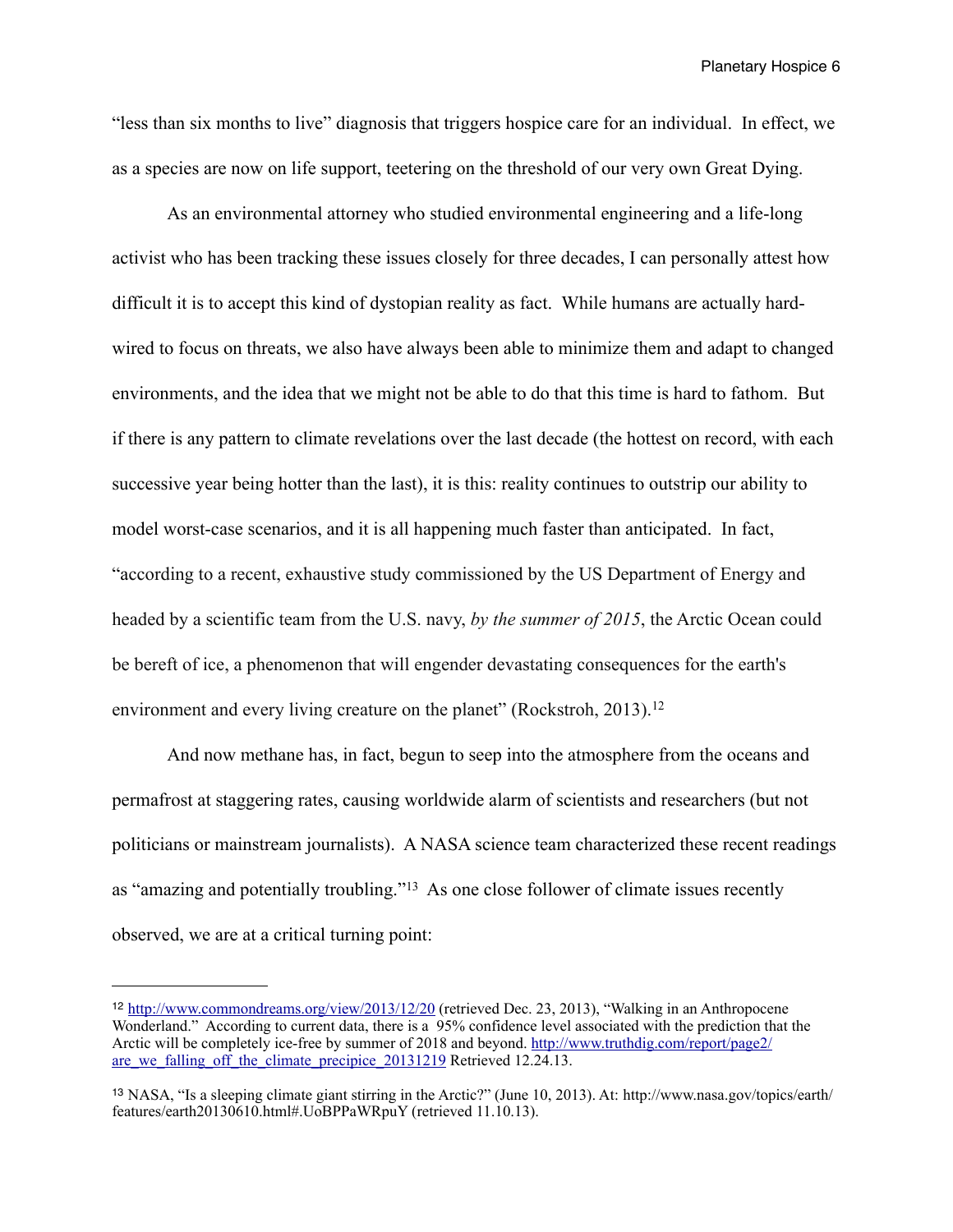If we have triggered a self-reinforcing methane feedback - and there is growing evidence that we have - then there is little point in talking about solutions. *What is needed is a strategy for maximizing the quality of life for those of our species who survive the coming catastrophe.* There will be fewer of us, and we will consume far less, and the world will be a far harsher place. We will, quite literally, be inhabiting an alien environment, and our best bet is to prepare ourselves for the softest possible landing in this hostile new world (emph. added, Atcheson, 2013).<sup>[14](#page-6-0)</sup>

 All of this is only compounded by the *real* 'inconvenient truth' - there is a 40 year lagtime between global emissions (what we do) and climate impacts (what we experience). This means that average temperatures of the last decade are a consequence of emissions from the 1960's, and that the acceleration in climate changes we are now witnessing is locked in till at least 2050.[15](#page-6-1) Beyond this, there is little hope for reversing global trends without visionary leadership from America. Unfortunately, politics - especially American politics - has never been more myopic and impotent. In an alarming 2007 report from the IPCC, normally staid scientists warned that world governments had *eight years* to take 'drastic actions' in order to avoid catastrophic climate change. Three years later, at the climate talks in Doha, S.A., President Obama not only ignored their call, his emissaries torpedoed any chance of taking *any* effective action globally, let alone 'drastic' action, before 2020, locking in accelerating climate change now until at least 2060.

 Our world political leaders give no indication whatsoever that they intend to reign in the giant fossil fuel corporations that fund their campaigns and are currently sowing the seeds of our collective demise. Remarkably, politicians are so detached from reality as to view the melting of

<span id="page-6-0"></span><sup>14</sup> <http://www.commondreams.org/view/2012/09/25-0> (retrieved 11.11.13), "Is Climate Change Hell Now Inevitable?".

<span id="page-6-1"></span><sup>15</sup> <http://www.skepticalscience.com/Climate-Change-The-40-Year-Delay-Between-Cause-and-Effect.html>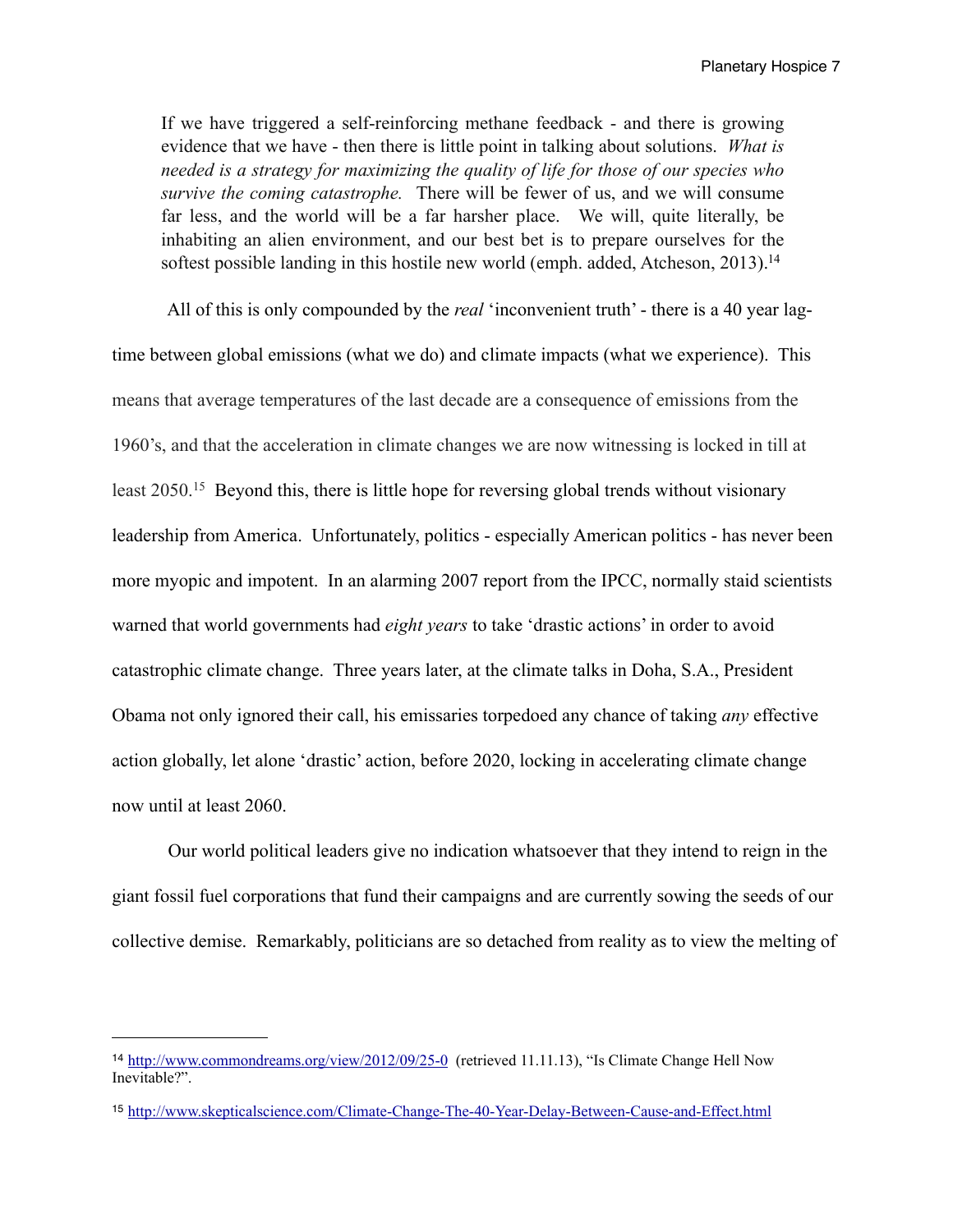arctic sea ice as an 'opportunity' to go after even *more* petrochemical reserves,[16](#page-7-0) while the five largest corporations in the world mercilessly exploit the Canadian tar sands - the largest industrial project in the history of civilization mining the dirtiest carbon fuels in existence. Leading climate scientist James Hansen, who has consistently been the conscience of the planet from his position with the National Oceanic & Atmospheric Agency, calls the tar sands project "game over" for the climate. Tar sands mining is proceeding apace without any objections from our political leaders, and enthusiastic support from Canada's own avaricious government.

 Because of the dysfunction of politics and the stranglehold corporations now have over world trade, the idea that growth-obsessed political leaders will suddenly decide to address today a problem that is forty years in the future, by making big sacrifices during a period of extended economic disruption, is naive in the extreme. The most that can be hoped for is half measures which are tantamount to leaping half way across a chasm - or a total and sustained global economic collapse.

In short, the Great Anthropocentric Dying is upon us.

Our situation is, regrettably, terminal.

#### **II. Responding To The Great Dying: An Ecopsychological Perspective**

 While the mental health profession has a crucial role to play in the Great Dying, it is largely ill-equipped to do so, due to its historical exclusion of our larger environment from the accredited model of psychological health. Ecopsychology, on the other hand, is reinventing psychology by including "the psychological processes that tie us to the world or separate us from it" in a more holistic vision of the human psyche (Buzzel & Chalquist, 2009, p. 17) that views

<span id="page-7-0"></span><sup>16</sup> <http://www.commondreams.org/headline/2012/09/20-2>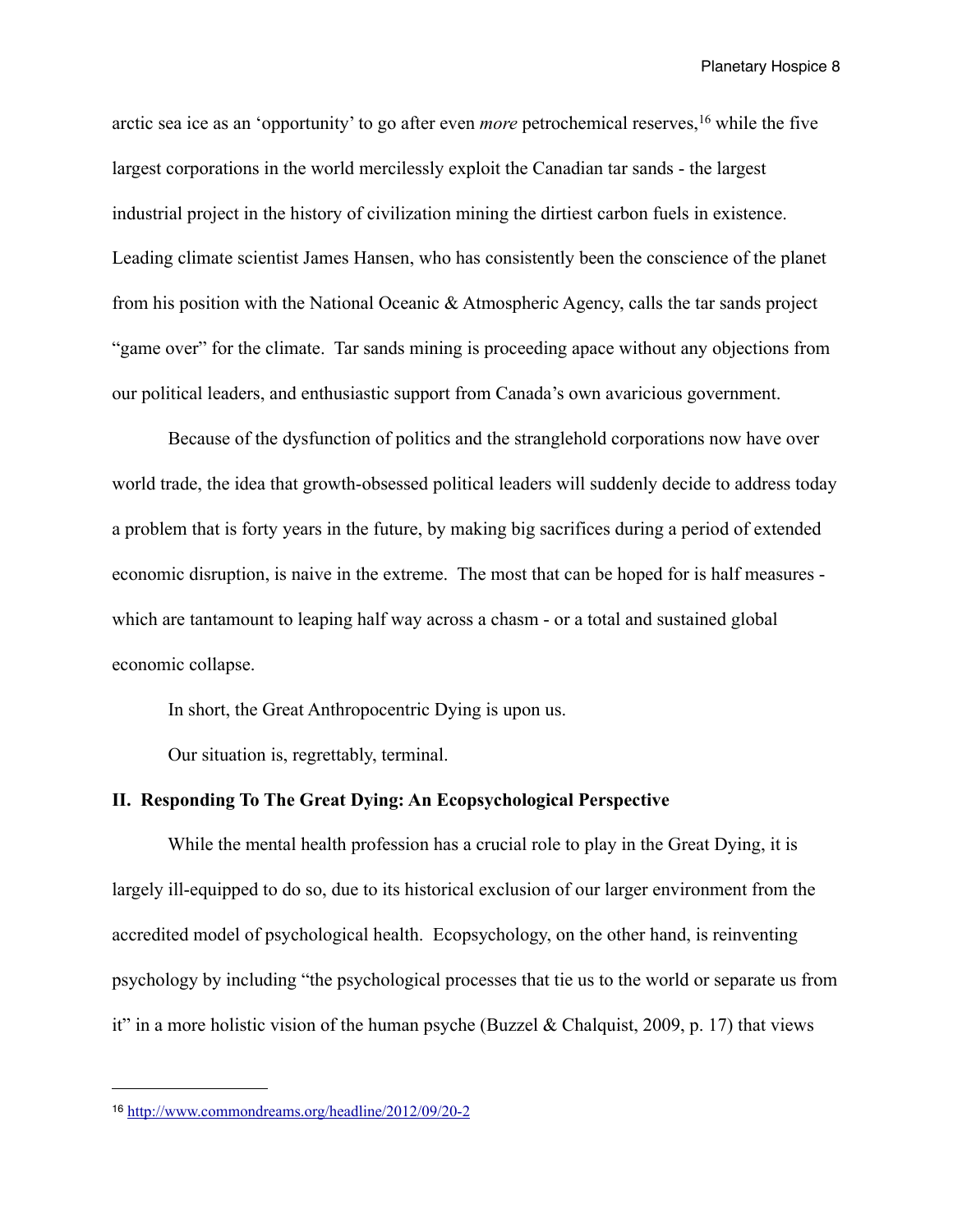humans and the world we inhabit as inextricably bound together. As the editors of the book "Ecotherapy" note, the mental health profession has a special responsibility in helping people to confront the harsh realities we now face:

At a time of planet-wide environmental crisis, it seems both outrageous and irresponsible that so few mental health clinicians connect the epidemics of mental distress in industrial societies with the devastating impact of our suicidal destruction of our own habitat and ecocidal elimination of whole species that used to share the Earth with us (Buzzel & Chalquist, p. 19).

So from an ecopsychological viewpoint, the question now becomes what is the role of mental health professionals in preparing society for the end of life as we know it. We can look to the model of hospice here, and apply its principles at a societal level, with the idea that the coming "catastrophe" does not necessarily have to be met with widespread panic, dread, fear and hostility. However, given the prevalence of guns and survivalist mentality, backed by a biblical mythos of Armageddon, if the mental health profession does not actively advocate for a more sane response to the stages of dying, then the grieving process will continue to be repressed and will most assuredly surface in exactly this kind of pathological behavioral reactivity. Simply stated, it doesn't have to be that way:

The psychology of death is a psychology of life because it concerns human hopes, human motivation, human satisfaction, and human frustration. Human beings remain human beings when they are dying, and death brings out in humanity its goodness (with its capacity to love, transcend, grow) and its capacity to hate, to destroy, and to deteriorate psychologically (Zinker & Fink, 1966).

 In an industrial civilization that elevated the medical model of a Cartesian world to the level of technological madness, and transformed dying from a natural process that took place in the home to a nightmare scenario that played out in the hospital room, the advent of hospice and palliative care has more recently empowered individuals to find meaning in death, creating an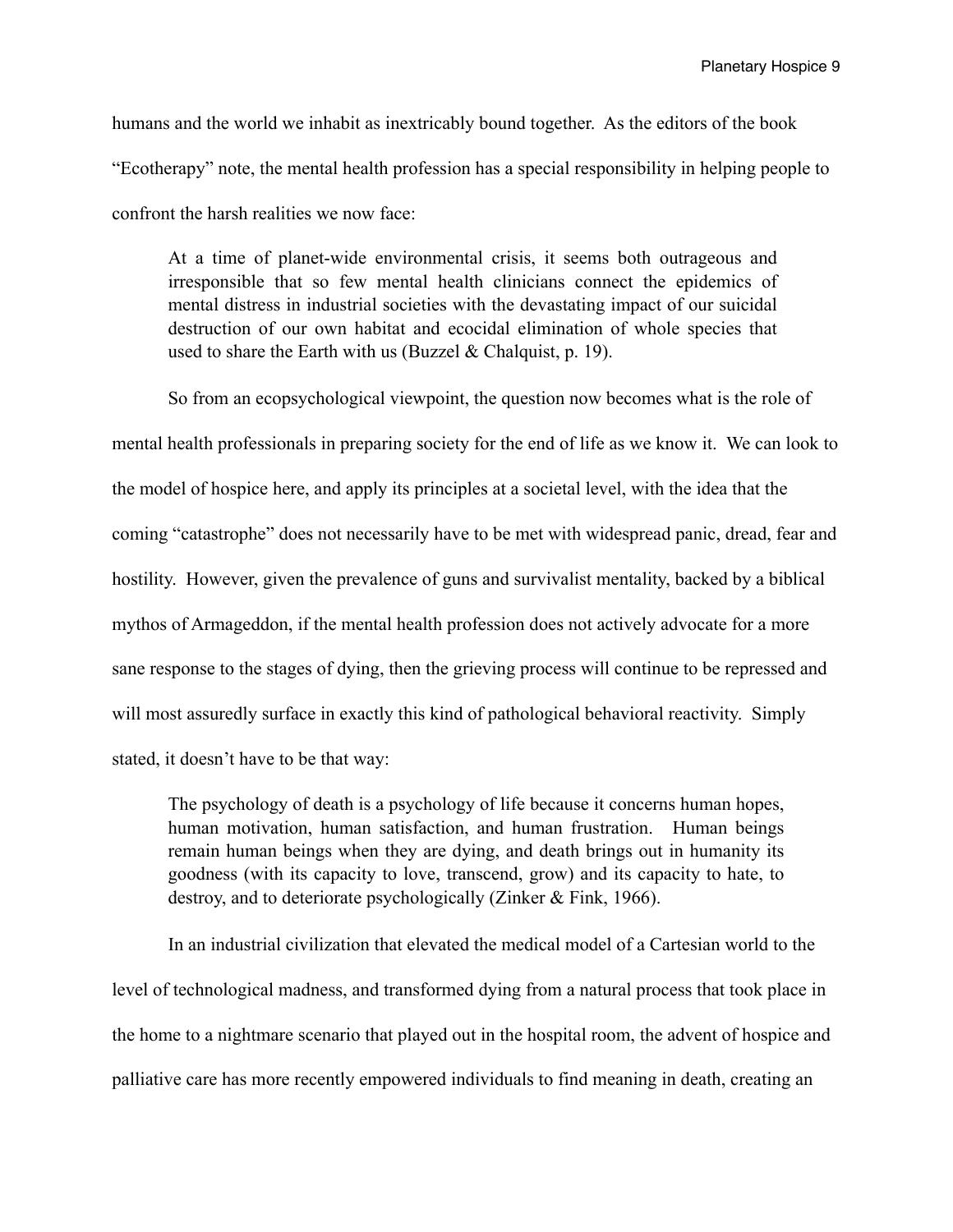intentional space for the natural goodness and tenderness of the dying and their extended families to surface and to define the passage into the unknown themselves. If we are able to apply the same principles at a societal scale, then ecopsychologists and planetary thanatologists can become the kinds of spiritual midwives that will be needed to transform the planetary death/ rebirth process from a painful dislocation rife with suffering and regret into a healing process for both the human race and the Earth itself -- even into a Great Awakening.

#### **III. An Ecopsychological Application of Kubler-Ross' Stages of Grief to the Great Dying**

**Denial.** The starting point for planetary hospice is to consider what the societal mental health profile looks like in relation to the stages of grief that ensue from the time of rendering a terminal diagnosis. We have been in the grips of the first stage of grieving - denial - for some time now, and in fact even for those who now acknowledge the reality of global climate change, there is still quite a bit of denial concerning the seriousness of our situation and the pace of it.

 One of the inspirations for ecopsychology, Theodore Roszak, coined the term "ecological unconscious" to denote our deep connection to the planet that sustains us - our mother, Earth (Buzzel & Chalquist, p. 36). Just as the special bond between a mother and her child gives rise to an intuitive sense of dis-ease when one or the other is imperiled, it is safe to say that our ecological unconscious has been troubled for some time now by the disconnection between our race and our planet - going at least as far back as Rachel Carson's "Silent Spring," which happened to coincide with the uneasy knowledge that the human race was poised on the brink of nuclear annihilation.

 So while the 1960s marked the first time that collective human consciousness was faced with the prospect that we had the *power* to wipe out life on the planet, today we face the prospect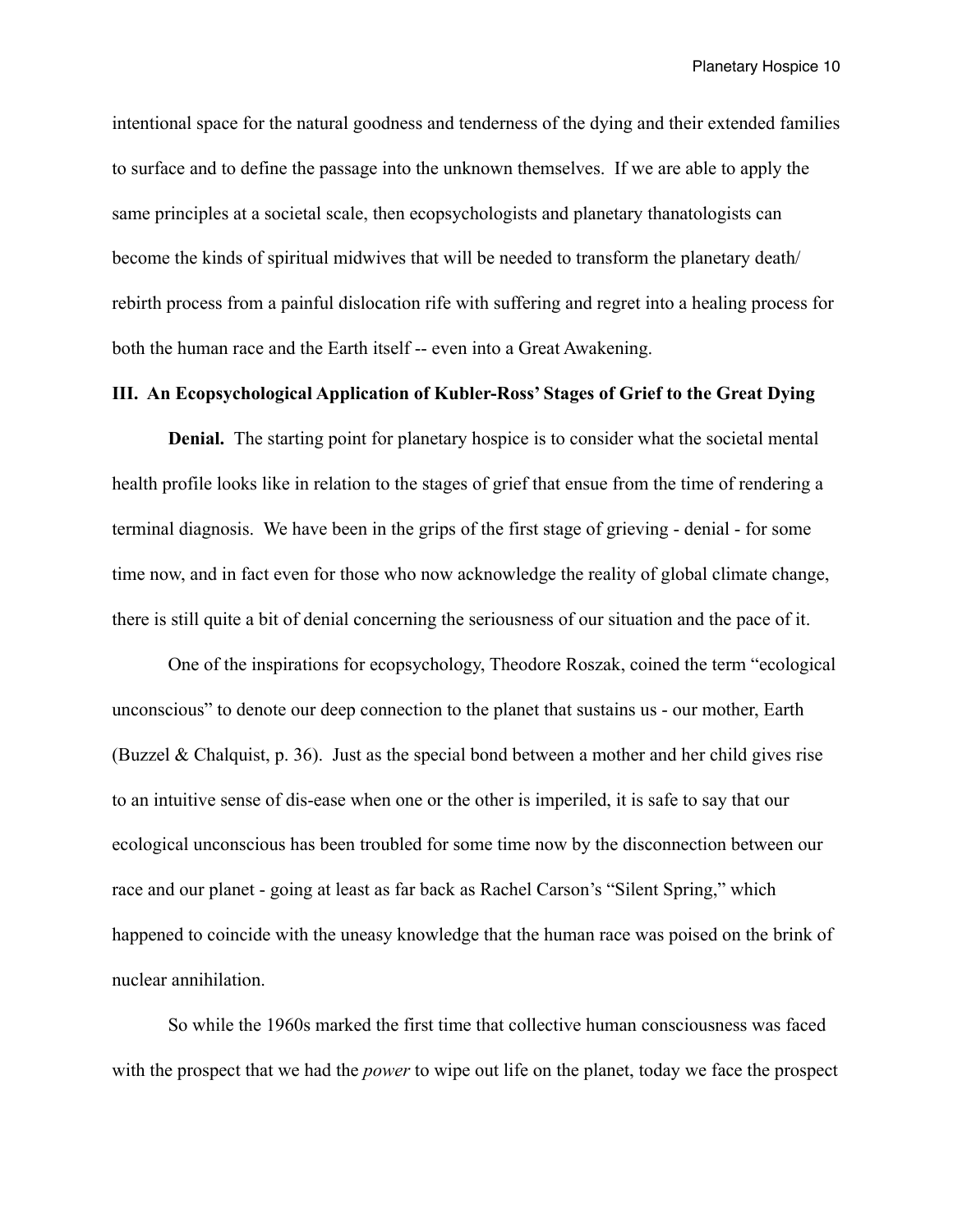that we are, in fact, in the process of doing so, one species at a time. The effects of this kind of knowledge on mental health can simply not be over-emphasized, especially immediately in the wake of the Holocaust. In the face of such a devastating external threat, and with the need to carry on with life as we know it, it only makes sense that, collectively, humans will suppress or repress such knowledge, and that it's shadow will then surface in the form of mental illness in the most sensitive members of the population.

 While it is not possible to posit these relations in a provable cause and effect model, due to the complexity of confounding variables and the historic exclusion of environmental factors from mental health analyses, we can still approach the problem intuitively if we accept the connection of our individual psyche to a collective psyche that is in relationship to the *axis mundi*. For example we can ask ourselves what trends have been observed over this same time frame in the United States, from the 1960s to the present day, and how might those be viewed from the standpoint of the collective unconscious?

In 1962, 12 million Americans (6.5%) had been diagnosed with anxiety disorders, while another 4 million  $(2.2\%)$  were labeled depressed.<sup>17</sup> Certainly, a collective anxiety would seem to be an appropriate response to both the risk of nuclear war and the discovery that birds were disappearing at a vast scale due to the widespread use of pesticides. By 1975 - when the risk of nuclear war had been greatly diminished by improved relations among the superpowers, while awareness of our impacts on the environment had greatly increased - the number of Americans treated with anxiety was trending down as a percentage of population (13 million, or 6%), while diagnoses for depression saw a four-fold increase from just 13 years earlier (18 million, or 8.3%)

<span id="page-10-0"></span><sup>17</sup> Nauert, R. 2010. "Diagnostic Trends in Mental Health." Psych Central: [http://psychcentral.com/news/](http://psychcentral.com/news/2010/03/29/diagnostic-trends-in-mental-health/12411.html) [2010/03/29/diagnostic-trends-in-mental-health/12411.html](http://psychcentral.com/news/2010/03/29/diagnostic-trends-in-mental-health/12411.html) (Retrieved on Dec. 23, 2013).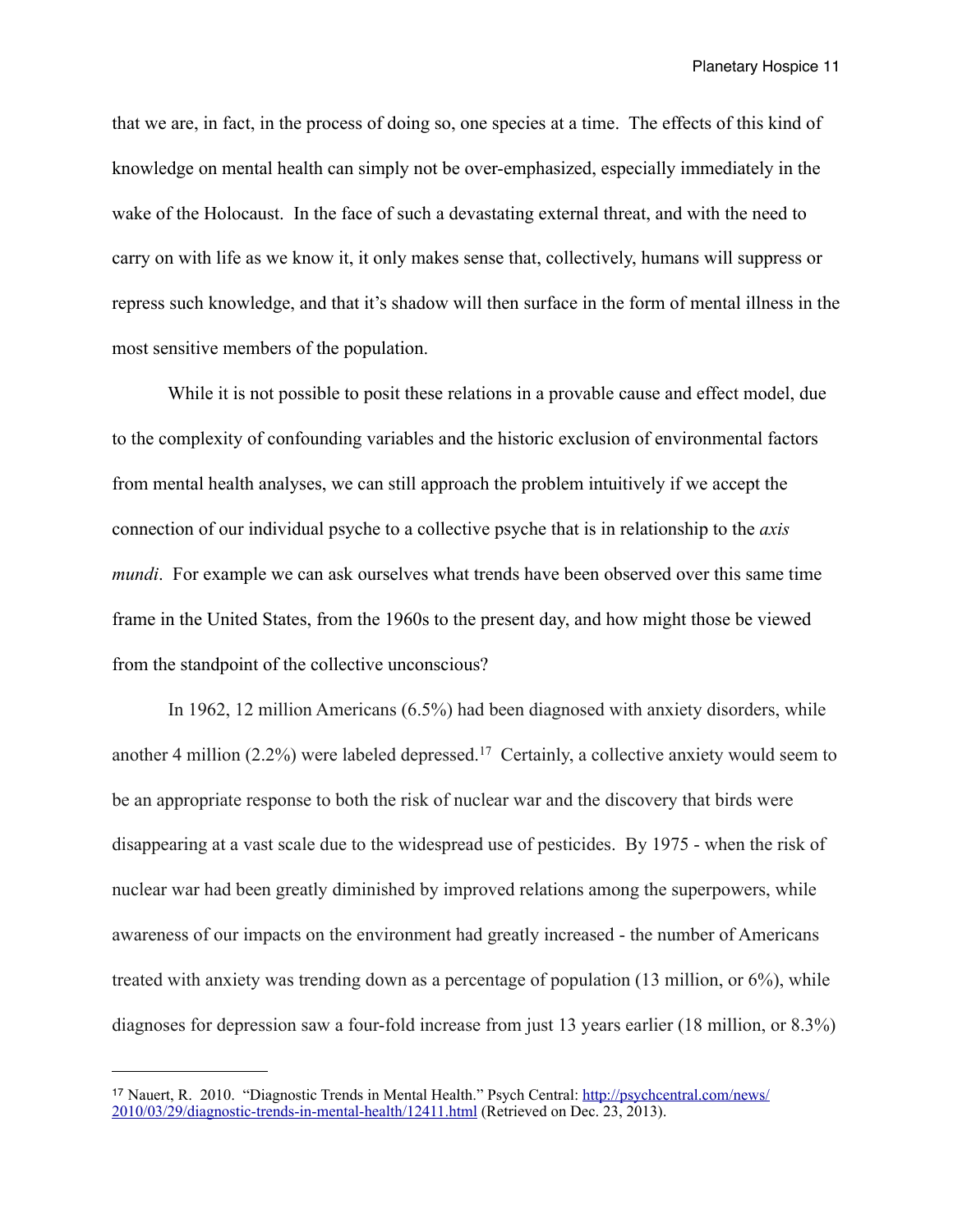(Horowitz, 2010). By 2000, fully one out of every ten Americans was taking anti-depressants (Horowitz), and the incidence of people experiencing major depressive episodes had also increased dramatically from a decade earlier, from 3.33% to 7.06% (Compton *et al.,* 2006).

 There are at least two conclusions that can be inferred from these statistics. First, whether or not these drugs effectively treat the symptoms associated with anxiety and depression, they do not seem very effective in alleviating the underlying dis-ease. If they were effective at "curing" anxiety and depression, we would expect to see long-term declines, or at least relative flatness (steady rate of turnover), in incidence rates. Second, we seem to have an epidemic of anxiety and depression in America over the last fifty years, along with an apparent progression from anxiety to depression. Collectively, would this not be a sane response to a progression in collective awareness from a suspicion that something was wrong in our relationship to our environment to a growing conviction that we are responsible for widespread extinction that may ultimately include our own progeny?

 From an ecopsychological viewpoint, this would hardly be unexpected. As psychotherapist Linda Buzzell points out:

During this global environmental crisis, it is crucial for mental health clinicians to begin to understand the connection between the epidemics of mental distress in modern industrial societies and the devastating impact of the destruction of our own habitat... Most therapy clients don't realize that much of the grief, shame, emptiness, and fear they struggle with may be a natural response to the unnatural way we live. The loss and death of so many living beings, guilt over our individual and collective complicity in these deaths, and the ongoing distress of Earth, air, and ocean life all around us and in our very bodies are all sources of stress (Buzzell & Chalquist, p. 47).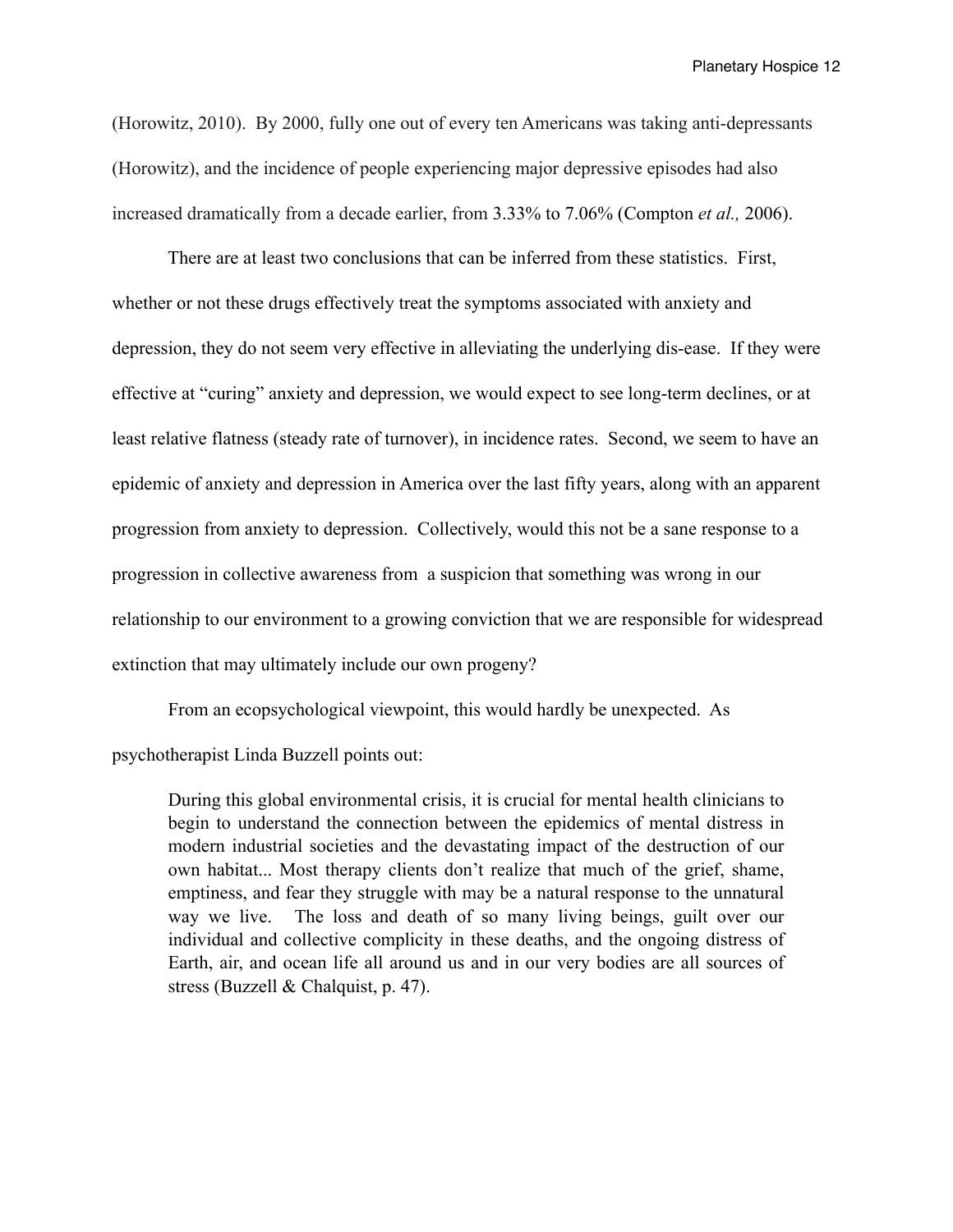Or, as the seminal ecopsychologist Andy Fisher puts it, "[m]odern society is in an extreme, pathological state of rupture from the reality of the natural world, as is indicated on a daily basis by the ecological crisis" (Fisher, 2002, p. 7).

 This unnatural pathology plays itself out by repressing our dysfunctional relationship to the natural world as we immerse ourselves in our modern, urbanized lifestyles, refusing to acknowledge consciously the violence implicit in, say, driving to a fast-food restaurant for a hamburger, or spraying our manicured lawns with Roundup<sup>TM</sup> - only to have the collective shadow of our destructive choices surface as mental dis-ease. From the 1960s to the 1980s, from "Silent Spring" through Earth Day (1970) and Love Canal (1978), our environmental problems were local, and it makes sense that there would be widespread anxiety over our efforts to get a handle on cleaning up our lakes, rivers, air, and groundwater. Then, beginning with discovery of ozone depletion in the 1980s - which resulted in an overall suppression of biological immune systems, giving rise to sick people (e.g., AIDS and other immunodeficiencies) and sick forests (e.g., bark beetles) - and then escalating in the 1990s with the advent of global climate change and sick oceans, our environmental problems suddenly became pervasive on a previously unimaginable scale, raising the specter for the first time in human history that life as we know it was at risk.

 Again, from the ecopsychological view of our collective shadow, it makes perfect sense that we would see depression grow by magnitudes of order in this same, relatively short time period in human history. Even for those with relatively stable psyches, it can be rather depressing to think about all this! Of course, if you choose not to think about it, to suppress your anxiety over our future prospects, then you are placing yourself at much higher risk of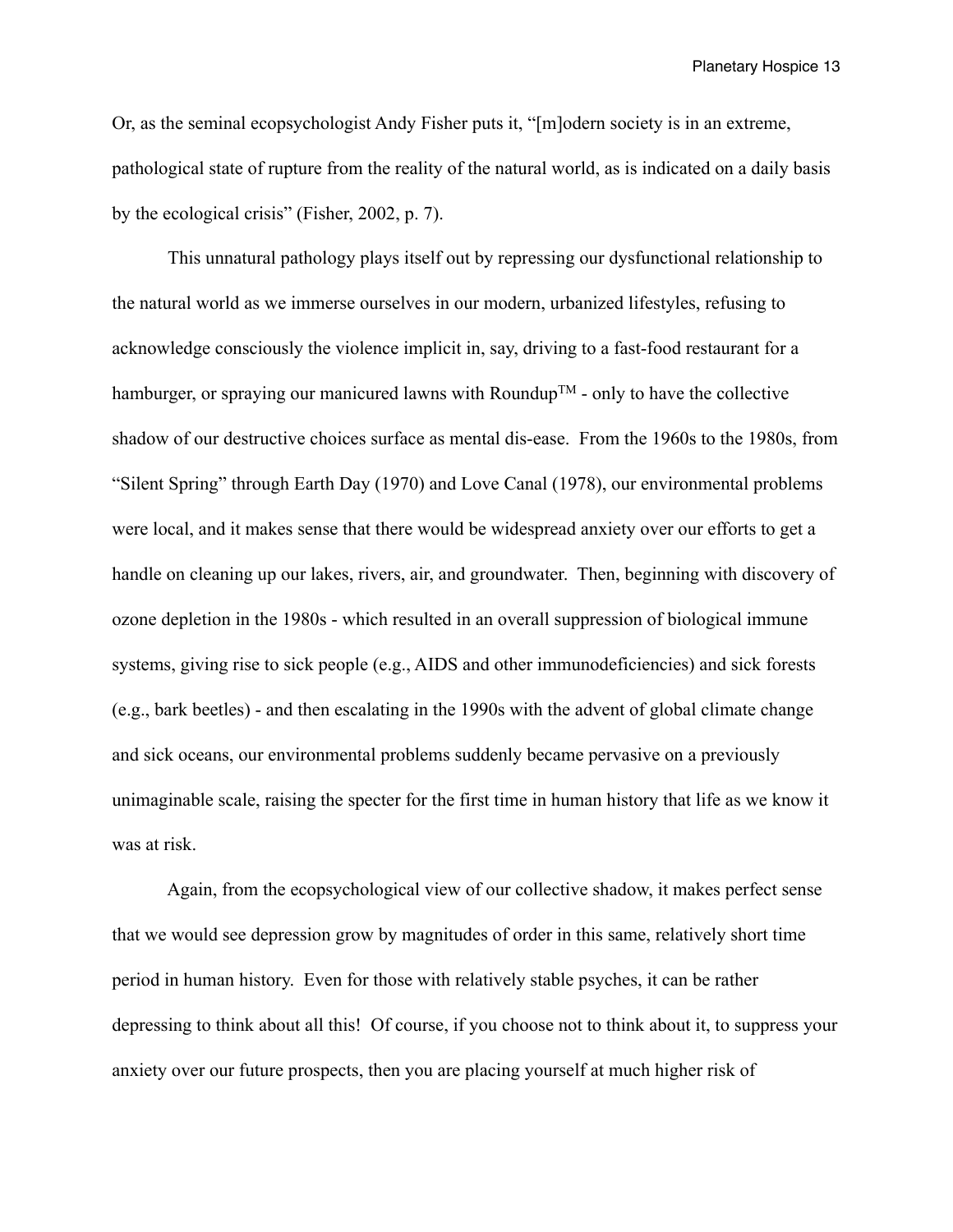succumbing to debilitating depression at some point, no longer able to get out of bed to face the world. Unfortunately, over this same time period, mental health professionals were not asking all the right questions when their clients presented themselves with symptoms of depression. They would surely ask about family dynamics, problems at work, or even explore social dynamics, but rarely would they ask the most obvious questions: "How do you see the future of the planet? Does it concern you that so many species are disappearing?" So from an integrated, ecopsychological perspective, the symptoms are addressed, a prescription is issued, the systemic, underlying causes of dis-ease are left untreated, and rates of depression continue to climb.

**Anger.** If this analysis is justified, then we can conclude that we have collectively been in a state of denial about the mortality of our species (and the effect we are having on creation itself) for some time now, and that this denial is associated with increasing prevalence of anxiety and depression in the population as a whole. It at least seems plausible. After all, most of the increases came during a time of growing economic prosperity when the quality of life for most Americans was improving. What other explanations might account for such an epidemic in these particular pathologies? And for most of this time, thanks to irresponsible reporting in mainstream media and a political system corrupted by money, it has been quite feasible to maintain this state of denial, such as by pretending that the science was equivocal. In just the past few years, however, scientists have become much more politically engaged themselves, and the evidence has become irrefutable. In other words, relating this back to stages of grief, we can say that we are likely (slowly) emerging from the first stage of denial. Of course, the stages of grief are not necessarily linear, and the lines of demarcation are not so clear even at the level of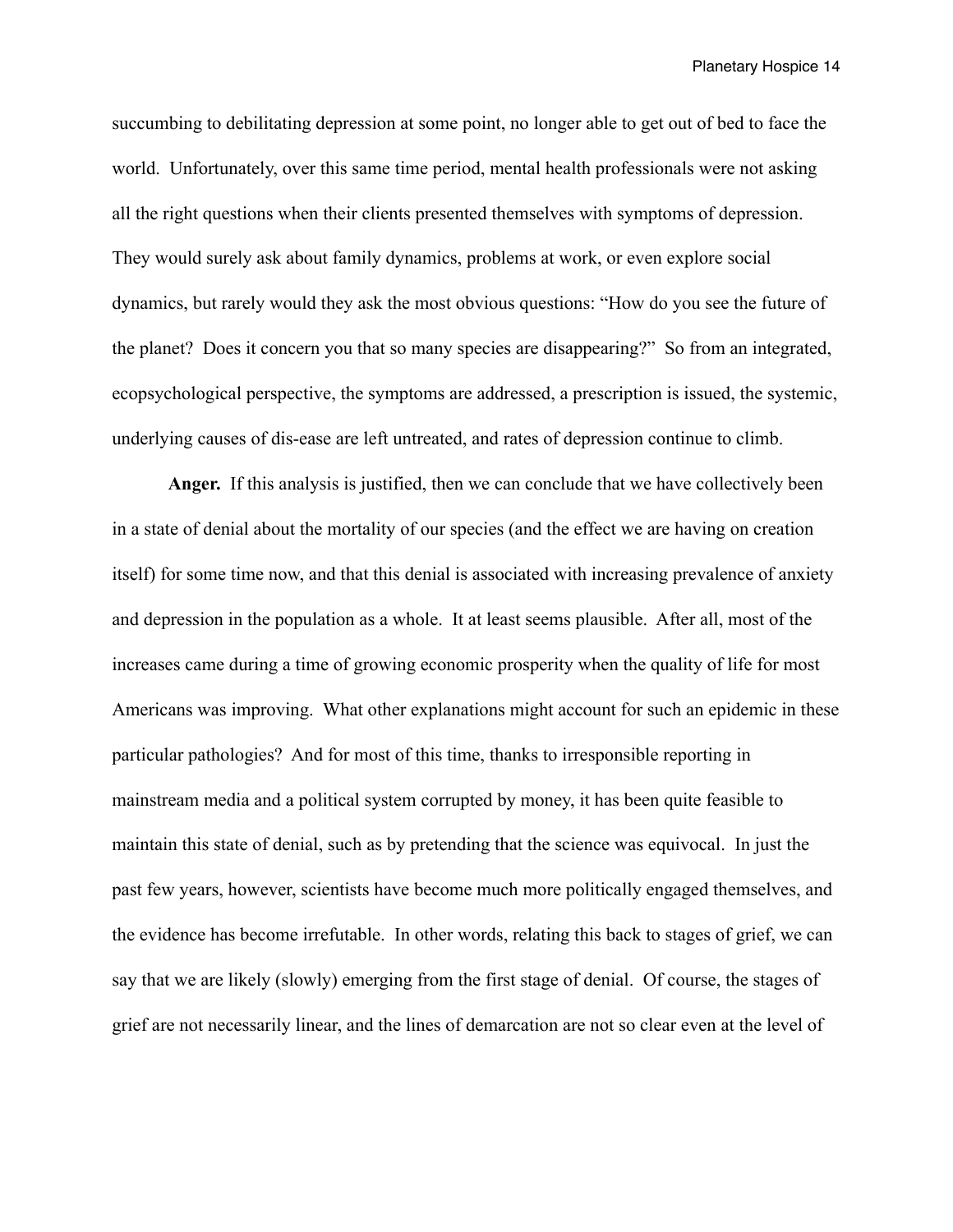an individual, and as alluded to earlier, there remains a lesser form of denial in relation to the severity of the crisis and its imminence (though this can be seen as a kind of bargaining).

 Arguably, had psychologists placed the human psyche in its natural world container 50 years ago, and more fully assessed cases of anxiety and depression by casting light on the shadow of denial over the impacts humans are having on the planet, much suffering could have been avoided, or at least ameliorated. In the same way that scientists cannot link an individual weather event to global warming, it is beyond scientific proof at this point to maintain that the mental health profession could have had such a dramatic impact on rates of depression. However, that is the thesis of this paper. The immediate prospects for the next 50 years are not pretty. A new study indicates that we are racing towards an apocalyptic future in which major cities such as New York, London, Houston, and Bombay could become uninhabitable within that time frame[.18](#page-14-0) It is therefore incumbent on mental health professionals to adopt a more proactive, ecopsychological view of the pathologies they witness playing out in their clients' psyches.

 This raises a very important question. If we are now seeing a progression in our collective psyche from the stage of denial to the second stage of grief - anger - what might the mental health impacts of *that* be on the more sensitive members of the population? This is an especially poignant question in relation to the younger generations, as they are the first ones to have to deal with inheriting a planet that is no longer functioning naturally, and as they will likely have to witness things no other generations of humans have ever had to witness. How will they be likely to act out? How are they acting out now?

<span id="page-14-0"></span><sup>18</sup> [http://www.dailymail.co.uk/news/article-2451604/Apocalypse-Now-Unstoppable-man-climate-change-reality](http://www.dailymail.co.uk/news/article-2451604/Apocalypse-Now-Unstoppable-man-climate-change-reality-end-decade-make-New-York-London-Paris-uninhabitable-45-years-says-new-study.html#ixzz2tKgeOiCz)[end-decade-make-New-York-London-Paris-uninhabitable-45-years-says-new-study.html#ixzz2tKgeOiCz](http://www.dailymail.co.uk/news/article-2451604/Apocalypse-Now-Unstoppable-man-climate-change-reality-end-decade-make-New-York-London-Paris-uninhabitable-45-years-says-new-study.html#ixzz2tKgeOiCz)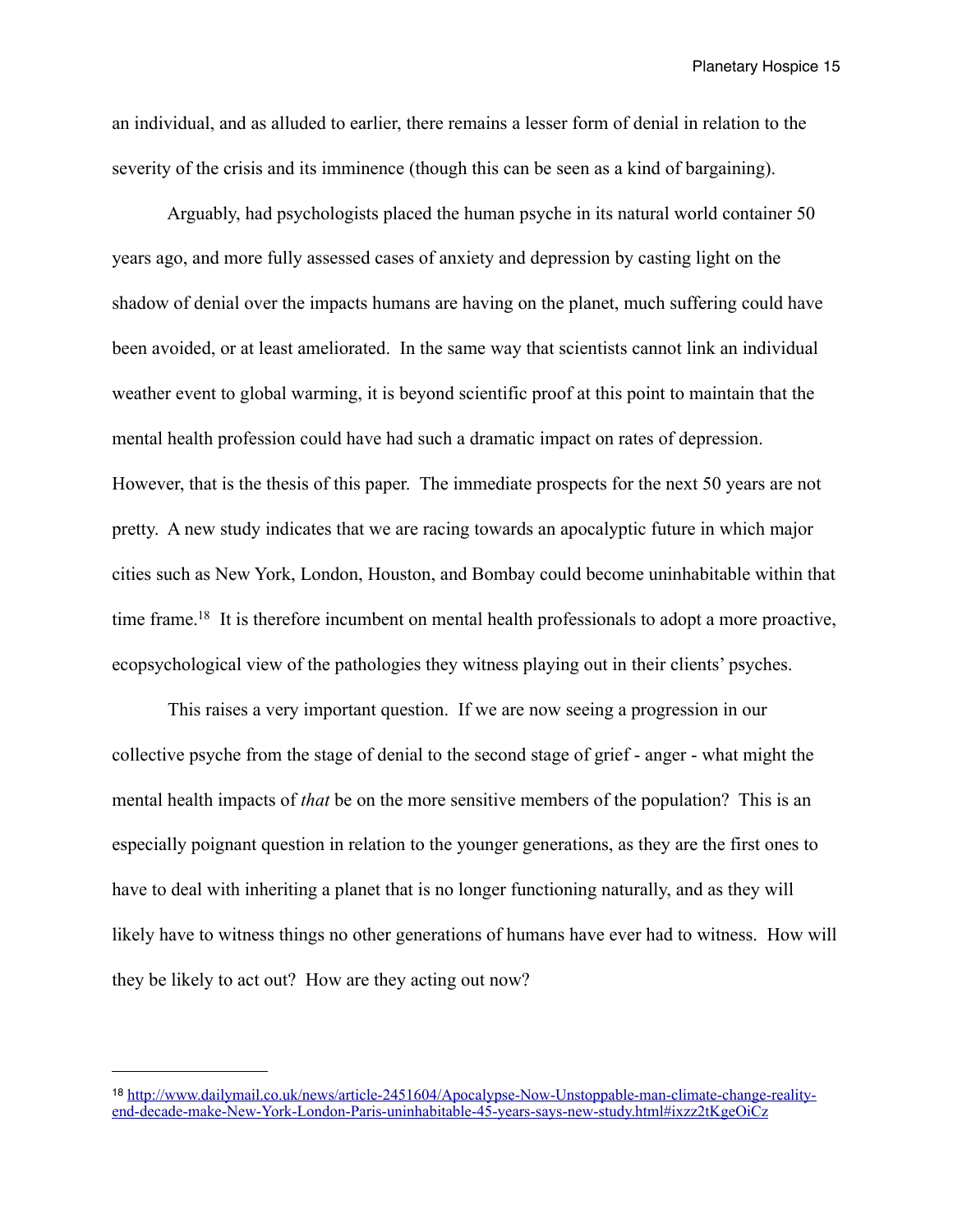Two disturbing trends come immediately to mind. Ever since the Columbine High massacre in 1999, there seem to be regular mass killings carried out by disturbed young boys. According to Attorney General Eric Holder, the overall incidence of mass shootings has at least tripled since  $2008$ ,<sup>19</sup> with thirty taken place in 2013 alone.<sup>20</sup> These young boys are certainly acting out horrific anger, and yet when the circumstances of their lives are dissected by the press, there never really seems to be proportionality between the problems they've experienced in their short lives and the terrible consequences of their planned actions. Perhaps of even greater concern, we are now seeing the same kind of spike in suicide rates that we observed with rates of depression in the 1990s. Interestingly enough, the rates of suicide showed a steady decline during the 1990s, at the same time of dramatic increases in anti-depressant availability - which may well indicate some measure of success in treating the symptoms of depression. However, since 2000, that trend has exactly reversed, and there has been a steady increase in suicide rates, erasing all the gains in prevention seen during the 1990s.<sup>21</sup>

In 2009, for the first time the number of deaths from suicide surpassed the number of deaths from vehicular accidents in the United States (Rockett *et al.*, 2012). While suicide has traditionally been concentrated in the teenaged and the elderly segments of the population, in the first decade of the new millennium, the suicide rate *among baby-boomers* (age 35 to 64) surged by nearly 30 percent.<sup>22</sup> That happens to be the very generation that fueled the environmental movement from its inception, and is thus most keenly aware of exactly what is transpiring with

<span id="page-15-0"></span><sup>19</sup> <http://rt.com/usa/holder-mass-shootings-triple-519/>

<span id="page-15-1"></span><sup>20</sup> h[ttp://www.upi.com/Top\\_News/US/2013/12/22/At-years-end-Washington-Navy-Yard-massacre-tops-2013](http://www.upi.com/Top_News/US/2013/12/22/At-years-end-Washington-Navy-Yard-massacre-tops-2013-shootings/UPI-88561387706460/) [shootings/UPI-88561387706460/](http://www.upi.com/Top_News/US/2013/12/22/At-years-end-Washington-Navy-Yard-massacre-tops-2013-shootings/UPI-88561387706460/)

<span id="page-15-2"></span><sup>21</sup> <http://www.afsp.org/understanding-suicide/facts-and-figures>Retrieved 12.24.13.

<span id="page-15-3"></span><sup>22</sup> <http://www.nytimes.com/2013/05/03/health/suicide-rate-rises-sharply-in-us.html>Retrieved 12.24.13.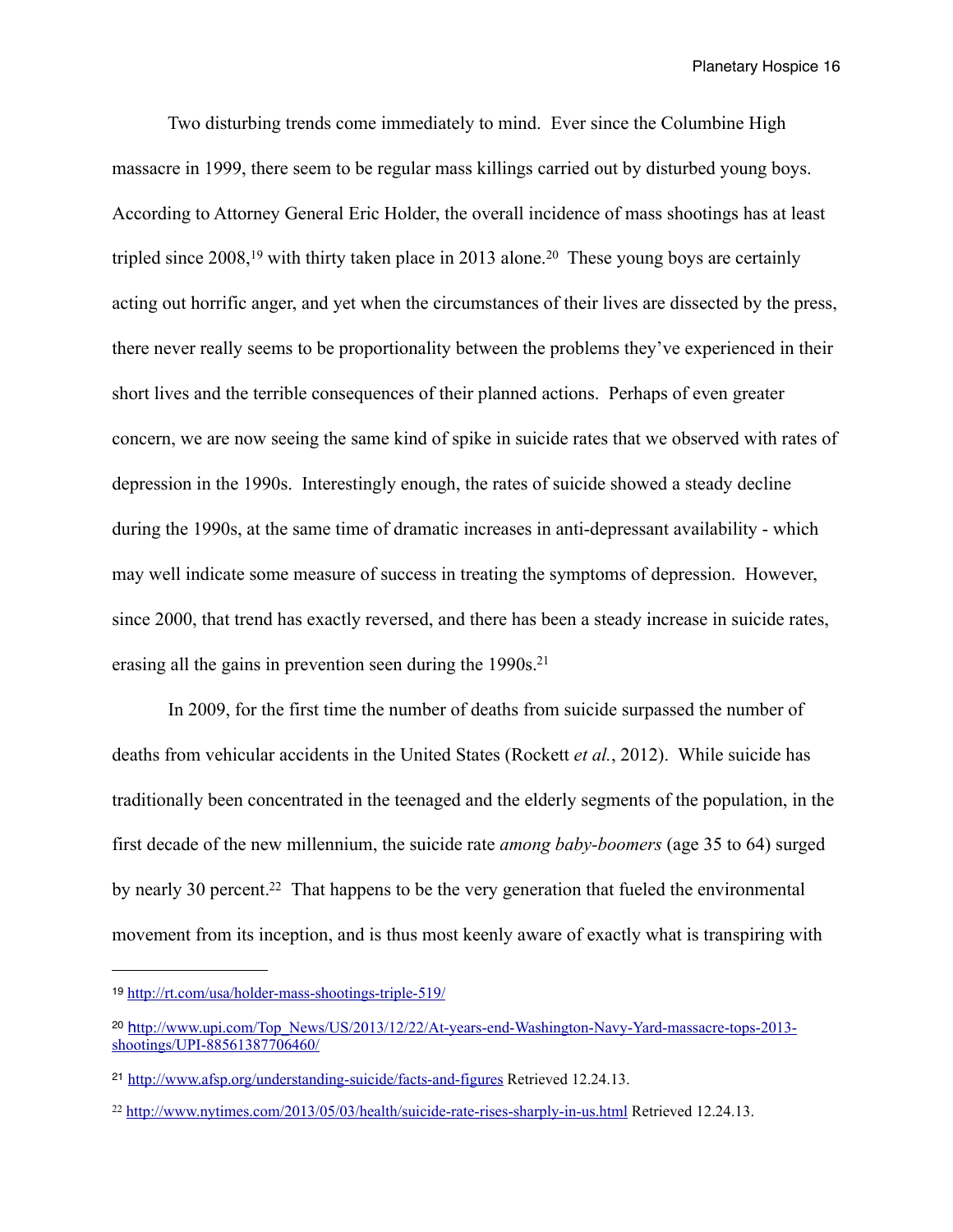rates of extinction and the peril to the planet, and how unsuccessful that movement has proven to be. And it is also the baby-boom generation that coined the term "ecocide" as shorthand for ecological suicide, the belief that the human race is in the process of destroying life on the planet -- a term that has gained wide currency in the past decade or so (e.g., 86,000 results for "ecocide" on Google from 1999 to present).

 Remarkably, the N.Y. Times article cites numerous mental health experts speculating on the reasons for this dramatic increase, and they all seem to agree that people kill themselves for economic reasons. This is perhaps the clearest evidence of just how pathologically disconnected we have become as a culture from nature. We are in the process of ending life as we know it on planet Earth, and when an epidemic of suicide breaks out during the same decade when this terrible realization has begun to dawn on us, the mental health experts attribute it to a downturn in the economy! Based on a lifetime of study, Edwin Shneidman concluded that suicide is attributable to "psychache" - the "unbearable mental pain that is caused by the frustration of a person's most important needs," including "ruptured key relationships and attendant grief and bereftness" (DeSpelder & Strickland, 2011, pp. 455-56). Perhaps if the mental health profession would simply acknowledge that humans have an important need to live in harmony with their natural environment, and that collectively poisoning the planet and wiping out hundreds of species a day represents a "rupture" in a "key relationship" in the web of life we evolved within, then they might appreciate the fact that individuals would be grieving such losses on some level and, if not consciously out of actual despair, at least acting it out through transference in the form of being overly bereft over their inability to consume resources and shop at accustomed rates.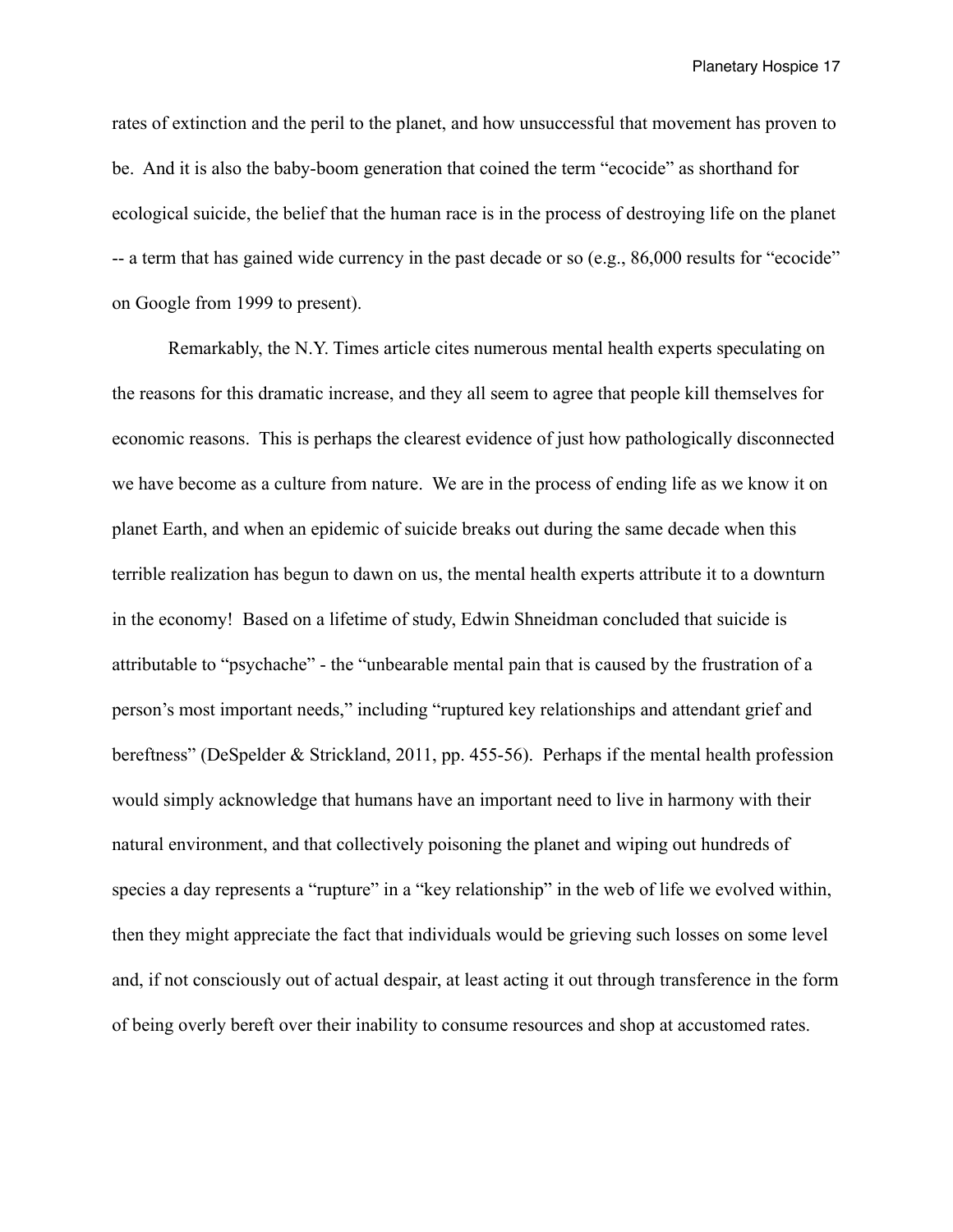Mental states that are considered to be indicators of suicide risk include an affective state of hopelessness, a sense that nothing will ever get better, along with anger, agitation, anxiety, fearfulness, and apprehension (Bryan & Rudd, 2006). These would certainly be understandable emotional responses to the current ecological crisis. So, over the course of about fifty years, we have gone from: being vaguely aware that something was terribly wrong in our relationship to our mother, Earth; to a phase of denial that, in fact, we are in the midst of a great extinction of species and a threat to continued life on the planet in the face of mounting evidence to that effect; and, finally we have arrived at a time when nobody can credibly pretend anymore that we are not on a disastrous course - it is quite clear that life as we know it is coming to an end. During this same time frame, we have witnessed a progression in the American populace of dramatic increases in the incidence of anxiety disorders at the start, then widespread depression, and more recently, mass murder and suicide rates. The mass murders are increasingly associated with young adults and even youths, as in Columbine, and the spike in suicide rates is largely relegated to the baby boom generation that entered the world at the advent of nuclear brinksmanship and has watched rather helplessly as the environmental crisis has grown from a localized problem to the threat of ecological annihilation.

 It is at least plausible, if not likely, that we can thus conclude that the first two stages of grief associated with the terminal diagnosis for planet Earth have, due largely to collective repression and suppression, played out in the form of widespread anxiety/depression (denial), followed by widespread depression/suicide (anger). We will leave mass killings aside for this purpose, though it would not be surprising to see a spike in teen and young adult suicide rates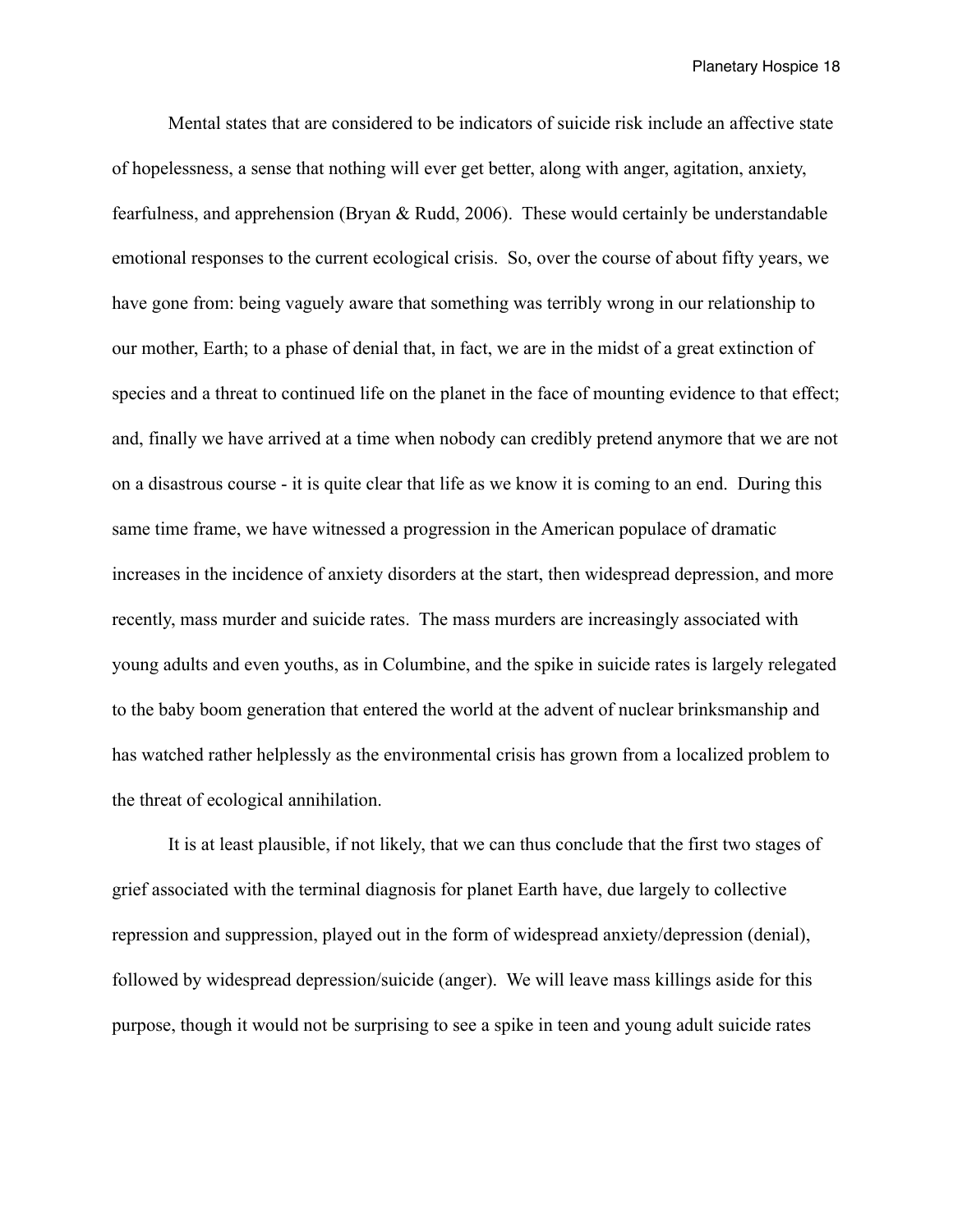over the next decade.<sup>23</sup> The question we should be asking ourselves at this point is what kind of mental health problems might we anticipate as society enters the grieving stages of bargaining, depression, and acceptance? More to the point, given that the mental health associations with the first two stages are posited as resulting from repression and suppression of the planetary grieving process, what mental health problems might we be able to avoid by incorporating the ecopsychological view of the human/nature connection into clinical therapy?

**Bargaining.** Because of the lag time associated with climate change, by the time humans fully appreciate the gravity of the situation, it will already be too late to avoid grievous consequences. However, it is inevitable that we will then do everything we should have been doing all along to reverse the process, especially given our unreasonable faith in technological fixes. And because of the incomprehensibility of the prospects, again it seems inevitable that a large part of the population will progress to yet another type of denial and repression. What one might anticipate with this level of frantic bargaining going on at the societal level in the midst of unprecedented ecological breakdown is an increasing incidence of dissociative disorders in the general populace. Dissociation from one's personal identity is thought to be a mechanism for coping through psychological disconnection from situations or experiences that are simply too traumatic to integrate into our sense of who we are.<sup>24</sup> Depersonalization disorders (feelings of detachment from one's own experience, body, or self) and selective amnesia (characterized by memory loss of a specific category of information) might be two kinds of dissociation that are logical responses to the shock of realizing on some conscious level that the planet is becoming

<span id="page-18-0"></span><sup>&</sup>lt;sup>23</sup> In fact, according to the CDC, the suicide rate for 10- to-24-year-olds increased by 8 percent from 2003-2004, the largest single-year rise in 15 years. <http://www.sciencedaily.com/releases/2007/09/070907221530.htm>

<span id="page-18-1"></span><sup>24</sup> http://nami.org/Content/ContentGroups/Helpline1/Dissociative\_Disorders.htm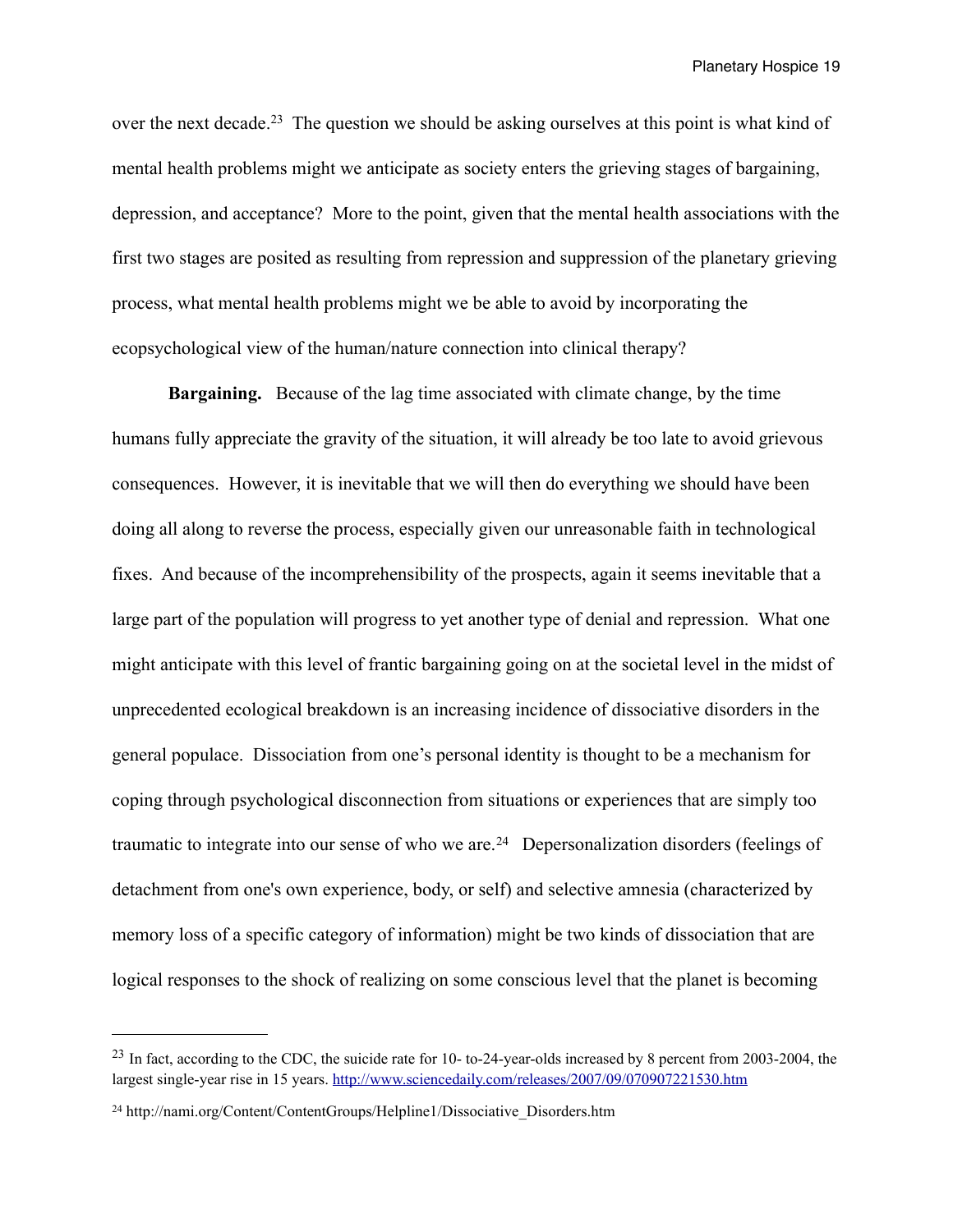unlivable, especially as iconic species like polar bears, penguins, whales, elephants, songbirds, and tigers blink out of existence.

**Depression.** In the personal terminal situation, the stage of depression is brought on by the realization that no amount of bargaining is going to avoid the inevitable onset of death, after the reality of the situation has had a chance to really sink in. At the societal level, when we are collectively confronting the final, unintended and fatal results of the course we have been on since the advent of the industrial revolution, we can anticipate disengagement at a massive scale, marked by widespread apathy and withdrawal. This will actually be the critical stage for mental health workers, as without extensive psychological *triage*, [25](#page-19-0) it can be expected to devolve from here into chaos, panic, and the survivalist mentality associated with apocalyptic delusions. However, with proper spiritual guidance, this stage could be revisioned as a kind of collective dark night of the soul, a fertile stage of turning inward and preparing for the death/rebirth phase that follows. In other words, it is only by lack of spiritual vision that this collective stage of grieving will be perceived as the end of the world, versus the end of life as we have known it. Given the appropriate spiritual container, it could easily become a time of coming together in our humanity, a collective turning inward instead of an isolated one, and a "Great Turning" (as Joanna Macy puts it) to a new world that awaits us on the other side of purgatory.

**Acceptance.** At the level of the individual:

The existential crisis evoked by knowledge of a terminal illness may result in considerable suffering as patients examine their lives in light of illness and impending death. Patients confront losses on many levels, with altered life roles, lost aspirations, and awareness that their loved ones are also suffering... [Some] patients despair when confronted with their own mortality, which may manifest

<span id="page-19-0"></span><sup>25</sup> That is, application of therapeutic techniques far outside the comfort zone of clinical settings.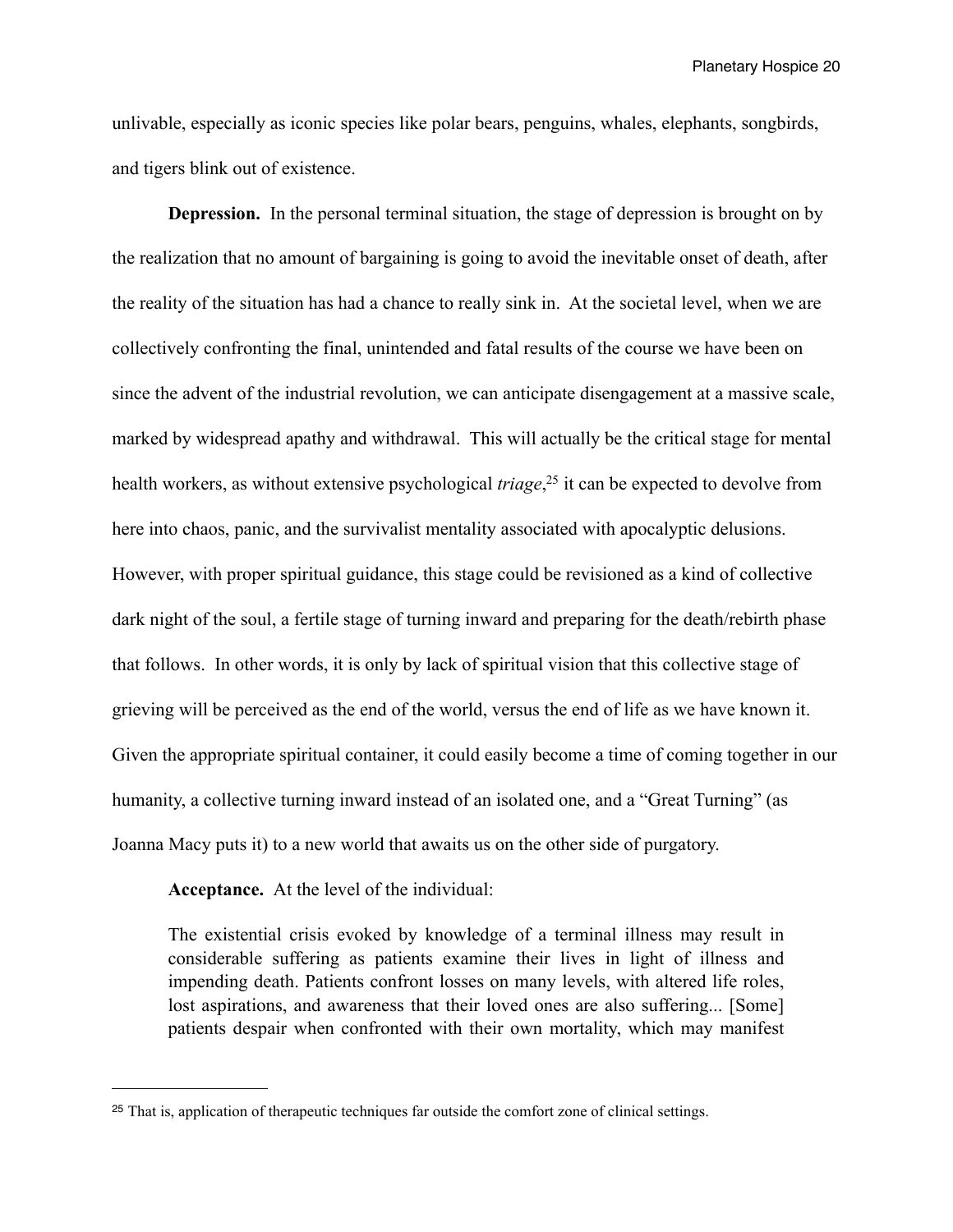itself in feelings of fear and foreboding, injustice, anger and rage at their illness and condition and sense of a foreshortened future. (Mack, 2008).

Multiply that by 7 billion, and it becomes quite obvious that the most critical issue from an ecopsychological perspective of planetary hospice care is facilitating a collective process of grieving that ferries society to the acceptance stage as fully and harmoniously as possible.

When nothing more can be done to stop the progression of the disease, the prospect of dying is difficult to avoid. The person may feel helpless trying to combat natural forces that have gone awry, forces that seem bent on destroying the body... We may fight to the end with the attitude "I've always outwitted the percentages. Why not now?" Or we may take a different approach, coping with the end of life by making the most of the time we have left... (Despelder  $\&$ Strickland, p. 256).

 Unfortunately, it seems all too predictable that a freedom-loving, gun-toting, substanceabusing, individualist country like America will approach the end of life as we know it with a fair amount of anti-social pathology, transposing the breakdown of our life support system into a breakdown in the social order, with many responding to the existential threat with paranoia and hostility, deciding it's "every man for himself" or, alternatively, seeking security in like-minded militias and religious cults. While there will definitely be pockets of this kind of resistance in any event (and, in fact, already are), the whole point of advancing planetary hospice is to provide a 'viable' alternative to social chaos: comfort in the face of helplessness; hope for those who despair; and, perhaps most of all, vehicles for finding meaning in the most tormenting circumstances faced by the human race since the Black Death of the 14th Century.

 This is a really difficult issue, and a full treatment of it is beyond the scope of this paper. It would seem that the most critical aspect of acceptance may be promoting peace by re-defining hope - a common component of the hospice model. Spirituality is a key component of coping with the dying process, and involves fostering hope through spiritual meaning (Corr, 1991-1992).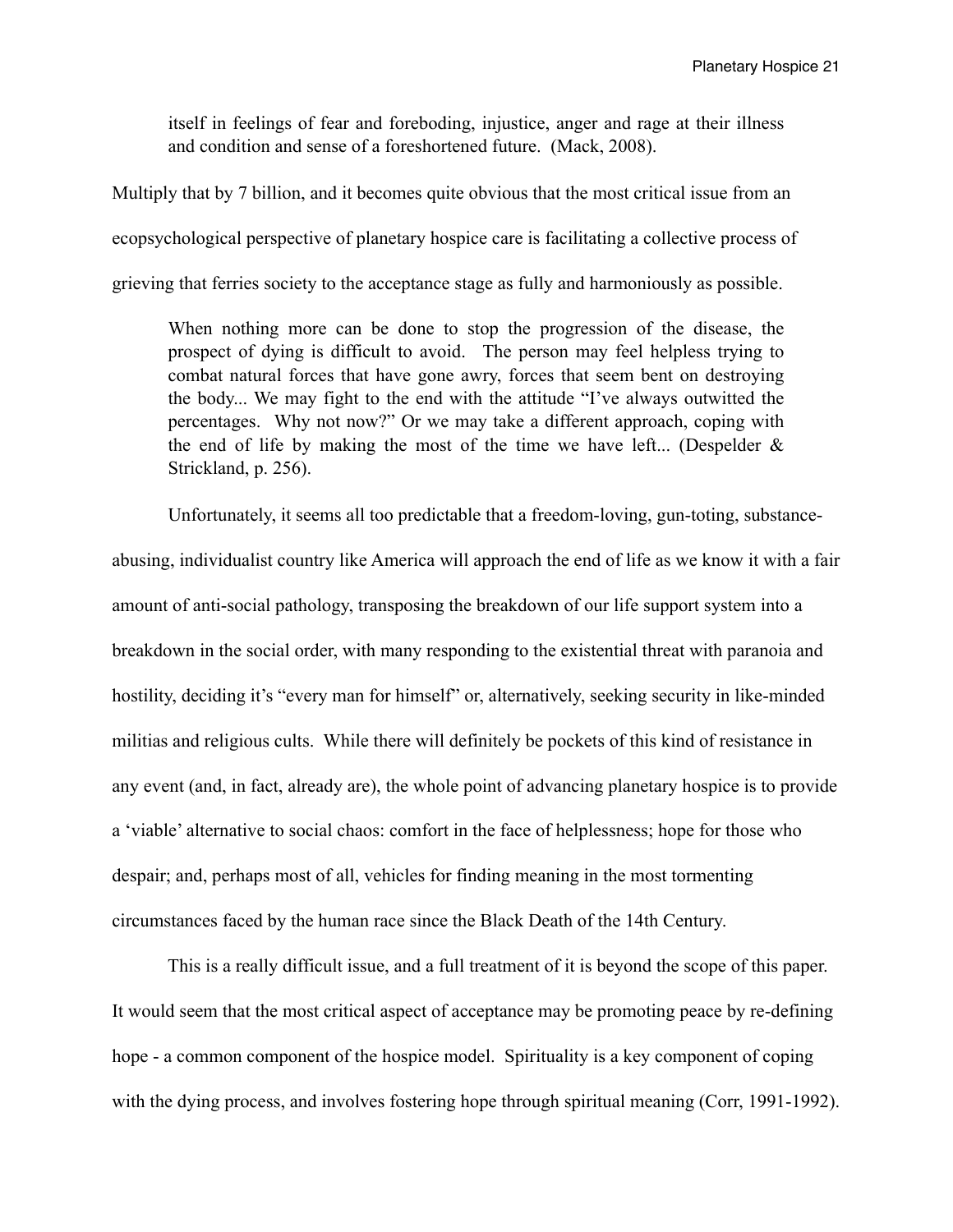If the human race itself were facing certain extinction, it would be difficult to reconcile that extinction with any harmonious religious world-view. Thus, it becomes imperative to hold out hope for the survival of our species. The end of life as we know it is not equivalent to humanity's end, and that is a message that needs to be clear. It certainly *should* mean the end of the Industrial Age, and its relentless exploitation of nature and human spirit. It most definitely means the end of the population boom, which has more than doubled in the relatively short lifetime of baby-boomers. In fact, it is easy to attribute climate change to the simple idea of endless economic growth through exploitation of natural resources in combination with exponential population growth -- the unsustainability of this model has been clear for many decades now. This is an important anchor against likely attempts by religious diatribes and other extremists to attribute the Great Dying to humans being inherently malevolent or to God's condemnation of us for our sinful nature.

 Beyond the necessary end of "endless" growth and expansion at the expense of nature, it becomes difficult to speculate just what the end of life as we know it might mean -- other than perhaps what stories we would *like* it to mean: the end of empire, the end of colonial expansion, the end of hegemonic capitalism; and, most hopefully, the end of man's inhumanity towards man. The beginning, perhaps, of reconciliation, atonement, and sharing -- living once again according to natural laws, the 'golden rule,' and not arbitrary man-made laws driven by corporate agendas. As ecopsychologist Andy Fisher notes, "[i]f we truly are social animals, then there comes a time when this aspect of our nature surely comes to the fore" (Buzzell & Chalquist, p. 68). True crisis has always tended to bring out the best in humanity, and there is no good reason to presume our worst crisis of all will not call forth our very highest potential.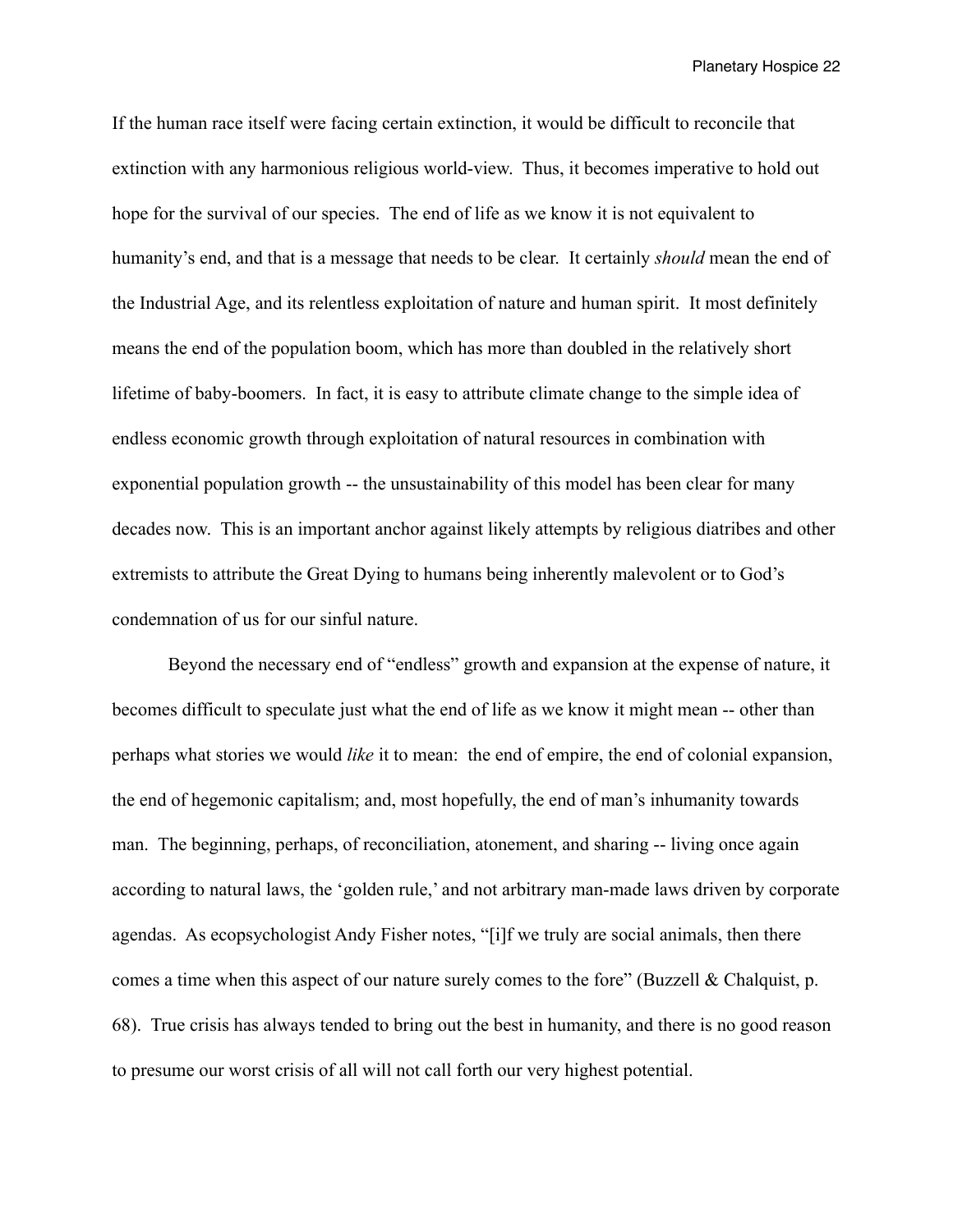This kind of holistic view of the Great Dying as a death/rebirth process is something that must be organically cultivated through facilitated dialogue and the interpersonal, society-wide exchange of ideas - while we still have the communication infrastructure in place to conduct such dialogue. It is difficult to imagine that people will look to government institutions for this kind of leadership - the very same institutions that have failed us so miserably. Instead, we can be expected to turn to religious and spiritual leaders, mental health experts, and social media, and this is why a planetary hospice movement is needed sooner rather than later.

#### **IV. Quality of Death**

*And when the living agree with themselves to be dead, the dark fury begins. The dark fury of life, refusing to die before its allotted time...* (Rushdie, 2001, p.179)

The crux of the issue raised by the prospect of a great dying is whether or not a "good death" is even possible at the societal level in the face of mass mortality and migrations. There will certainly be an overwhelming amount of grief and lamentation involved as we struggle to adapt to an increasingly difficult living/dying environment. And yet, if we were given six months to live but told that we could anticipate relatively stable physical health during that final six months, or maybe told that a comet will hit the Earth in six months, ending all life on the planet, we would quite likely find more meaning during that six months than we have in any other part of our life. That is the elevating effect that appreciating the certainty of death and impermanence has on the human spirit. As the late Francisco J. Varela, co-founder of the Mind & Life Institute, noted just prior to his own death from cancer, "death always arrives on your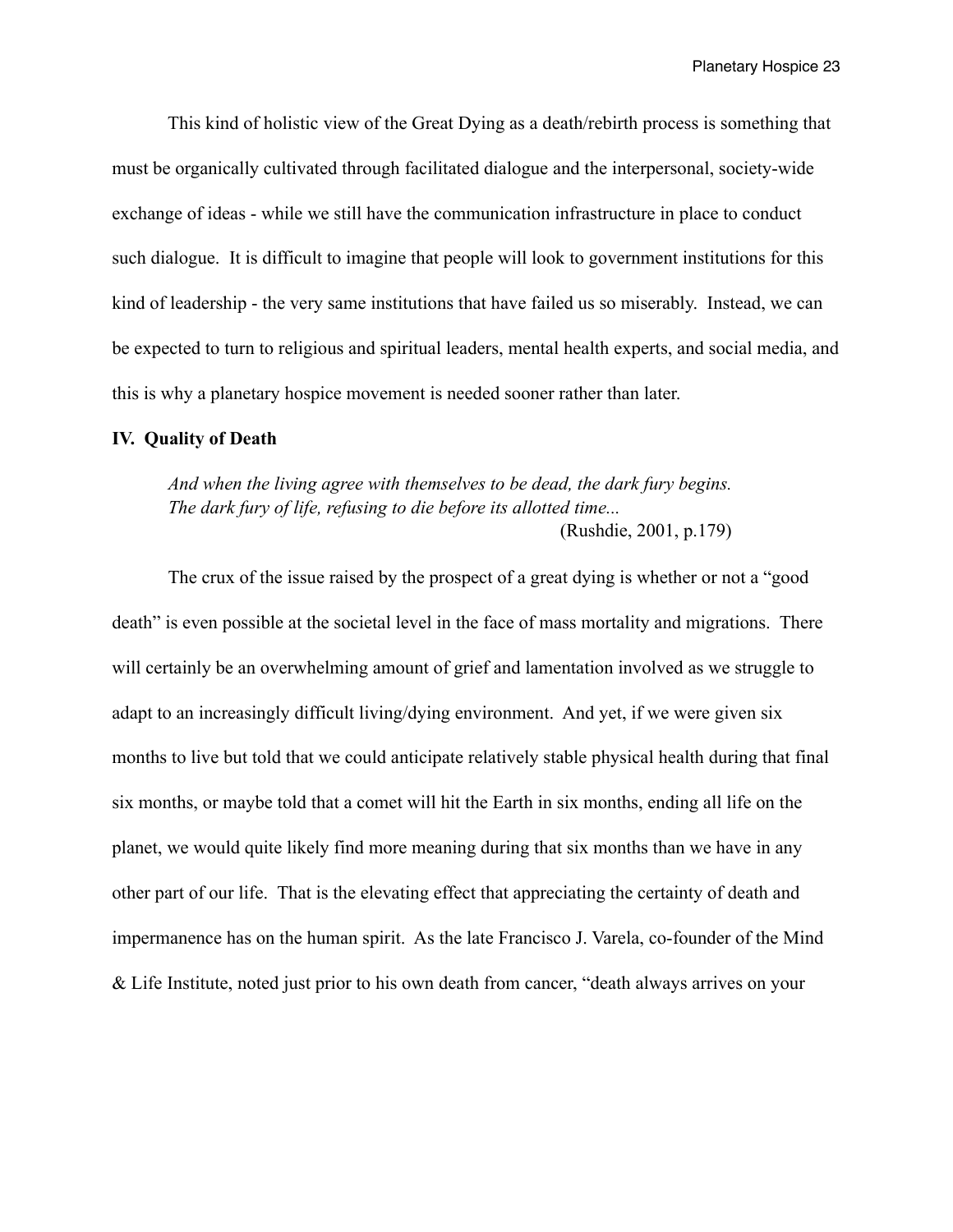doorstep holding a gift under his arm.["26](#page-23-0) This elevation of life in the face of death provides the framework for creating an appropriate spiritual container for the Great Dying.

 While on a planetary scale this Great Dying is sure to unfold with an unprecedented amount of ecological disruption and socioeconomic dislocation, and while there is little doubt that in some areas of the world this will precipitate horrific consequences,  $27$  it is imperative that we as a species continue to value and appreciate whatever blessings and beauty we retain in the midst of global distress and trauma - such as physical health, intimate associations, communal spirit, and human ingenuity, courage, and tenacity. In the face of the very real threat of nuclear extinction in the early Sixties, Dr. King urged human beings to think in terms of the '*beloved community*' which interconnects all.<sup>28</sup> Perhaps the best parallel we might find in history for how to promote humanity under the most lethal circumstances is the Holocaust, and the person to look to for psychological insights in this regard is Viktor Frankl.

 Clearly, Jews victimized during the Holocaust had experienced the end of life as they knew it, were facing extinction, and death was the overwhelmingly most likely outcome for each of the six million victims, including of course all those forced into concentration camps. In his 1946 book "Man's Search for Meaning," Frankl concludes that humans are able to find meaning in life in every moment of living, even in the face of suffering and certain death:

We must never forget that we may also find meaning in life even when confronted with a hopeless situation, when facing a fate that cannot be changed. For what then matters is to bear witness to the uniquely human potential at its best, which is

<span id="page-23-0"></span><sup>26</sup> From the documentary film *Monte Grande: What is life?* Icarus Films (2005).

<span id="page-23-1"></span> $27$  In fact, we already are seeing this in Syria, a civil war that was precipitated by mass migrations associated with climate-related food shortages, a fact glossed over by corporate media. See, e.g.: Fallows, J., "Why Climate Change May Be Responsible for the Horrors in Syria" (Sept. 2, 2013), at: <http://www.alternet.org/syria>Retrieved 1.4.14.

<span id="page-23-2"></span><sup>28</sup> Orosco, J., "Dr. King's Lessons for the Climate Justice Movement," *Common Dreams* (Jan. 6, 2014), at: [http://](http://www.commondreams.org/view/2014/01/06-2) [www.commondreams.org/view/2014/01/06-2](http://www.commondreams.org/view/2014/01/06-2) Retrieved 1.6.14.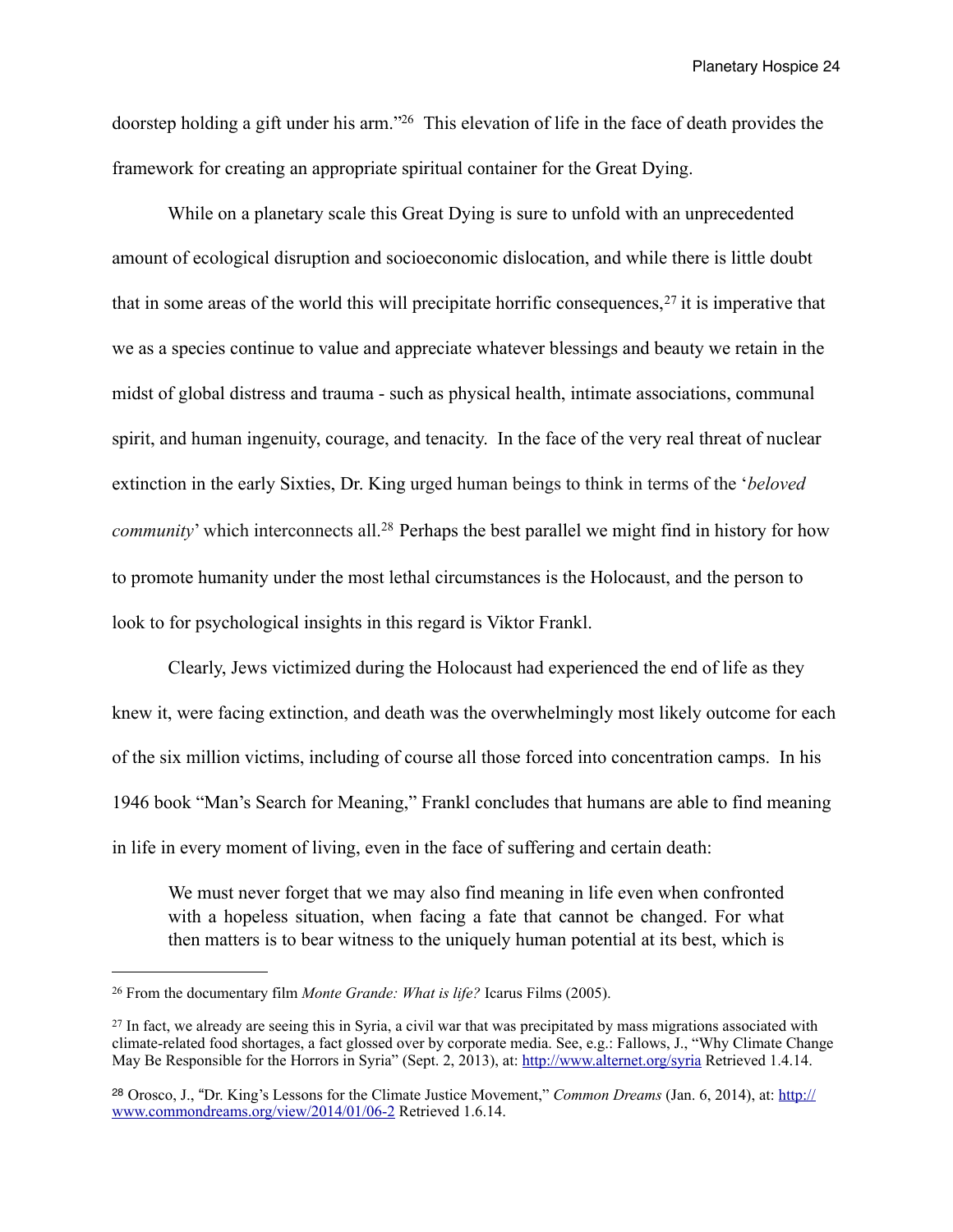to transform a personal tragedy into a triumph, to turn one's predicament into a human achievement. When we are no longer able to change a situation - just think of an incurable disease such as inoperable cancer - we are challenged to change ourselves[.29](#page-24-0)

 Indeed, if the hope for the end of life as we know it on Planet Earth is survival of the human race, then the key will be to confront and discredit the idea of 'survival of the fittest' which was never actually asserted by Darwin, and certainly never intended to lead to social Darwinism - in favor of survival of the most cooperative, and to challenge the human race to transform itself through the Great Dying into a species that *deserves* to survive, one that has *learned* from its tragic fate, and is ready to inhabit the planet with symbiotic grace and organic wisdom. Clearly, we will not dig ourselves out of this deep hole with the same shovel we have used to dig ourselves into it -- the sense of manifest destiny and egomaniacal aggression that have given rise to genocide, the industrial age, and the industrialization of war and nature. Again, we can seek simple solace in the timeless wisdom of Frankl, who during the worst of his experience, being marched through a cold, blowing hell, prodded on by rifle butts, achieved perhaps his greatest insight:

A thought transfixed me: for the first time in my life I saw the truth as it is set into song by so many poets, proclaimed as the final wisdom by so many thinkers. The truth – that love is the ultimate and the highest goal to which man can aspire. Then I grasped the meaning of the greatest secret that human poetry and human thought and belief have to impart: *The salvation of man is through love and in love.* I understood how a man who has nothing left in this world still may know bliss, be it only for a brief moment, in the contemplation of his beloved. In a position of utter desolation, when man cannot express himself in positive action, when his only achievement may consist in enduring his sufferings in the right way – an honorable way – in such a position man can, through loving contemplation of the image he carries of his beloved, achieve fulfillment (Frankl, 1959, pp. 56-57).

<span id="page-24-0"></span><sup>29</sup> <http://www.quotationcollection.com/author/Viktor-Frankl/quotes> Retrieved 1.4.14.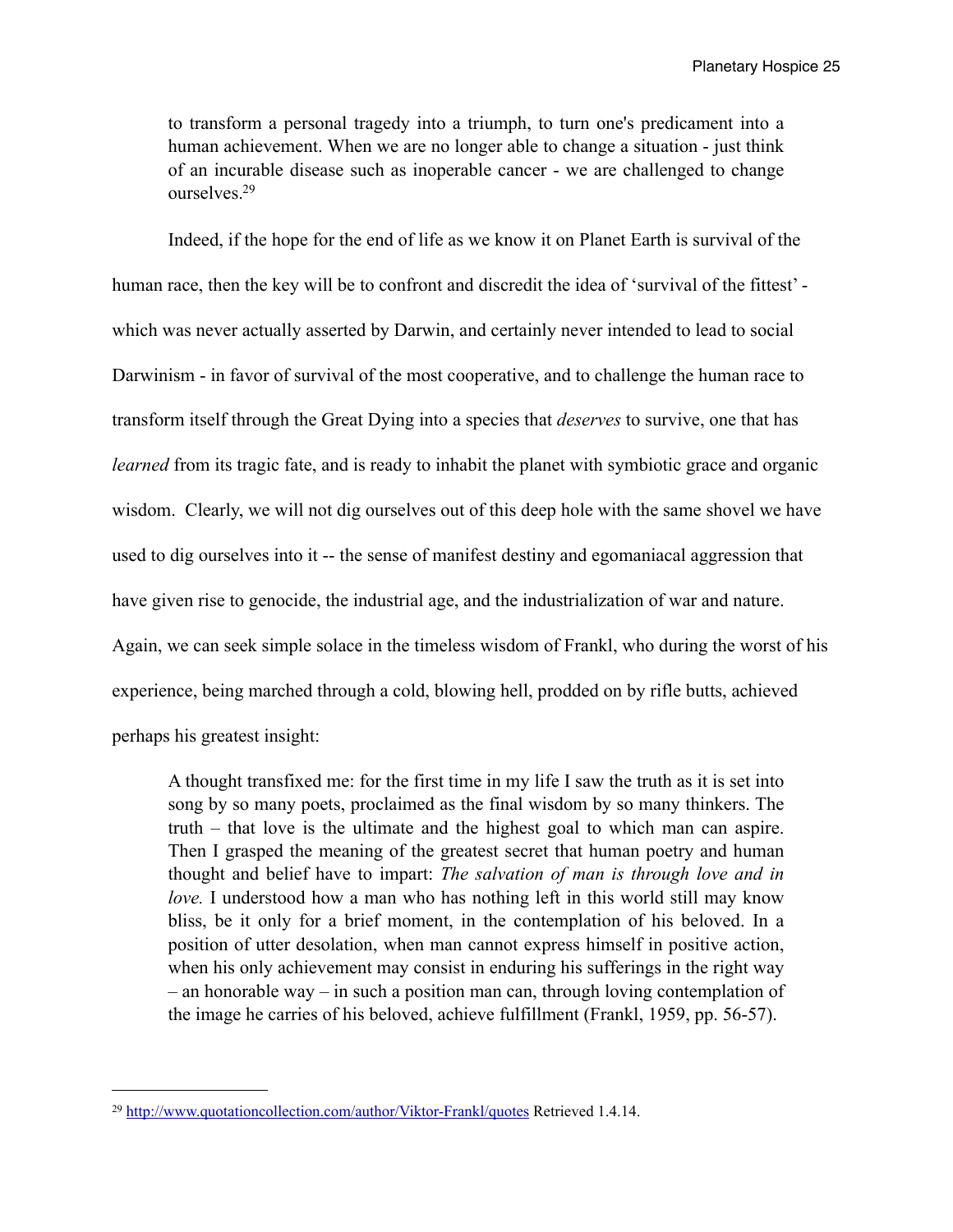This fits in nicely with ecopsychologist Craig Chalquist's idea of how the individual should face the climate crisis, which he characterizes as a 'crisis of consciousness':

[W]e all come equipped with an organ that specializes in what E. O. Wilson named biophilia—love of life: the heart, where introversion and extraversion, self-interest and other interest, imagination and practicality join and alternate in creative cycles. Solving, or rather dissolving, the psychological barriers that fuel the environmental crisis by isolating our minds from what's going on around us will require turning ourselves inside out, with the heart as the site of reconnection. Resurrect the heart from mechanicality and numbness and you resurrect the chamber or cauldron in which the future likes to brew (2007, p. 7).

 Frankl noted that not all Nazi guards were monsters, that some were actually decent human beings, while some Jewish prisoners were not decent. As a lifelong environmental activist and long-time Buddhist practitioner, I have given a lot of thought to the idea of affixing blame for the worst of humanity's sins - like the Holocaust and the Eco-holocaust now unfolding. And the conclusion I have come to is that humans, without exception, have good hearts. I'm quite certain that Henry Ford felt he was making life better by making cars available to every working American, and I have yet to find evidence of harmful intent by a soccer-mom loading up her SUV with kids to threaten their future by emitting greenhouse gas. For whatever reason, collectively we humans are capable of the most destructive, unimaginable acts, while individually our heart breaks when we see a child or an animal suffer.

 In my hospice experience, and even with my dogs, I have observed that the closer we come to death, the sweeter we tend to become. Anyone who has ever patiently held the hand of a dying person can attest to this. There is every reason to believe that, with appropriate spiritual counseling, psychological guidance and imagination, we as a society and we as a race of beings can and will find salvation through love and compassionate cooperation as we suffer together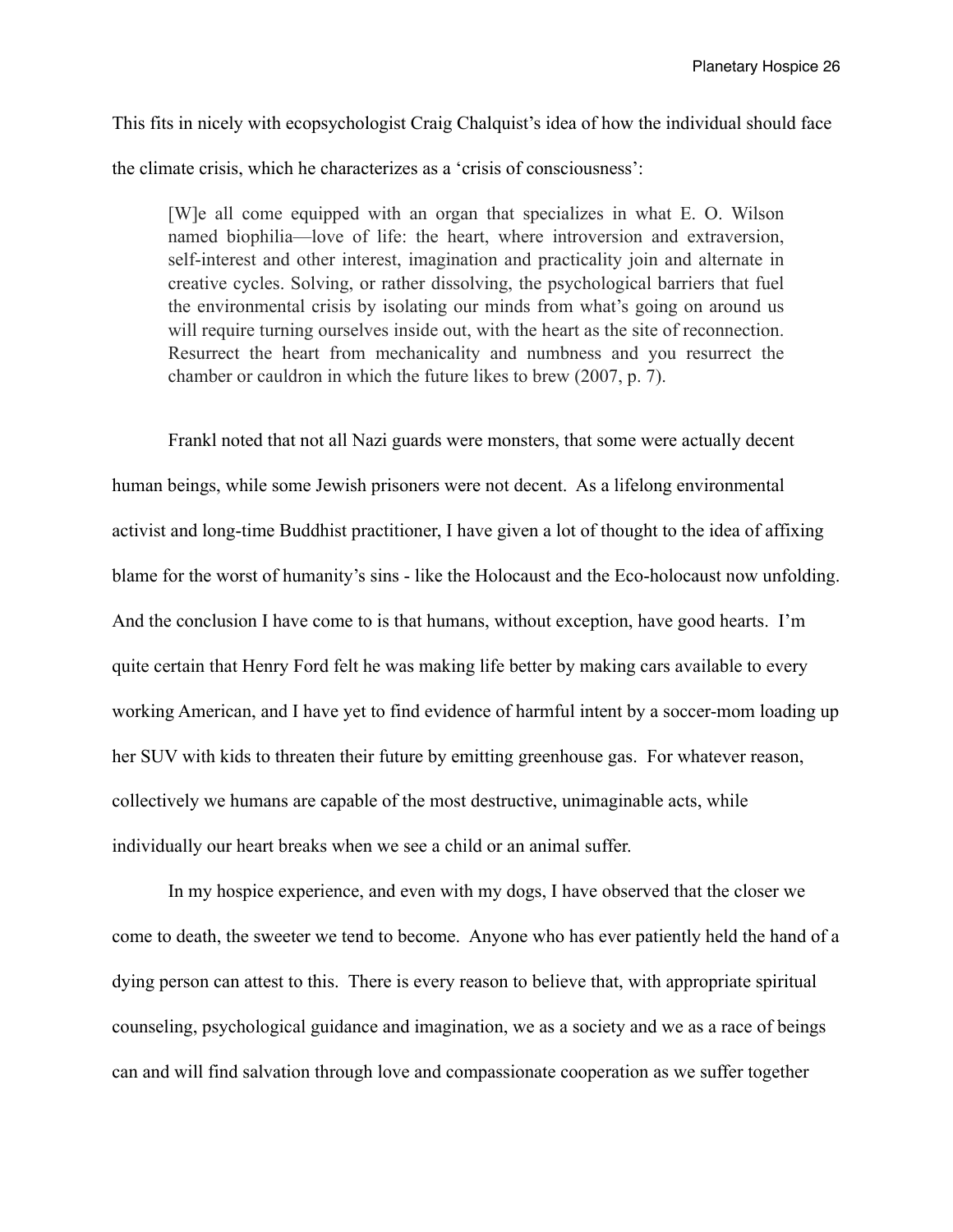through the ecological cataclysm of the Great Dying. This, too, is a kind of hope - one that we must be willing to stake our future and the future of the planet on.

#### **V. Planetary Palliative Care**

The World Health Organization defines 'palliative care' as:

...an approach that improves the quality of life of patients and their families facing the problems associated with life-threatening illness, through the prevention and relief of suffering by means of early identification and impeccable assessment and treatment of pain and other problems, physical, psychosocial, and spiritual.

The common goal of hospice and palliative care is "to restore or sustain a sense of equanimity and personal integrity despite the disturbances caused by illness" (DeSpelder & Strickland, p. 190). While there is clearly overlap, the idea here of planetary palliative care is more related to managing symptoms and alleviating pockets of suffering along the models of disaster relief, while planetary hospice is more focused on preventing unnecessary suffering by skillfully preparing our society to face the inevitable. In other words, planetary hospice is primarily concerned with establishing an appropriate socio-psycho-spiritual container by assisting in what will be an unprecedented grieving process, while planetary palliative care will concern itself more with helping to alleviate suffering in whatever forms it arises in. An obvious symbiosis suggests itself between the two, with one informing the other as we proceed into uncharted psychological territory.

 From the perspective of planetary palliative care, existential and transpersonal therapeutic approaches would seem to offer the greatest potential for alleviating suffering. See, e.g.: Barnett, 2009. These disciplines have much to offer in terms of the search for meaning and purpose in the face of death and aloneness, shaping our reality by our beliefs, and penetrating "the mask of our separate and alienated individuality" in a way that allows us to "experience the underlying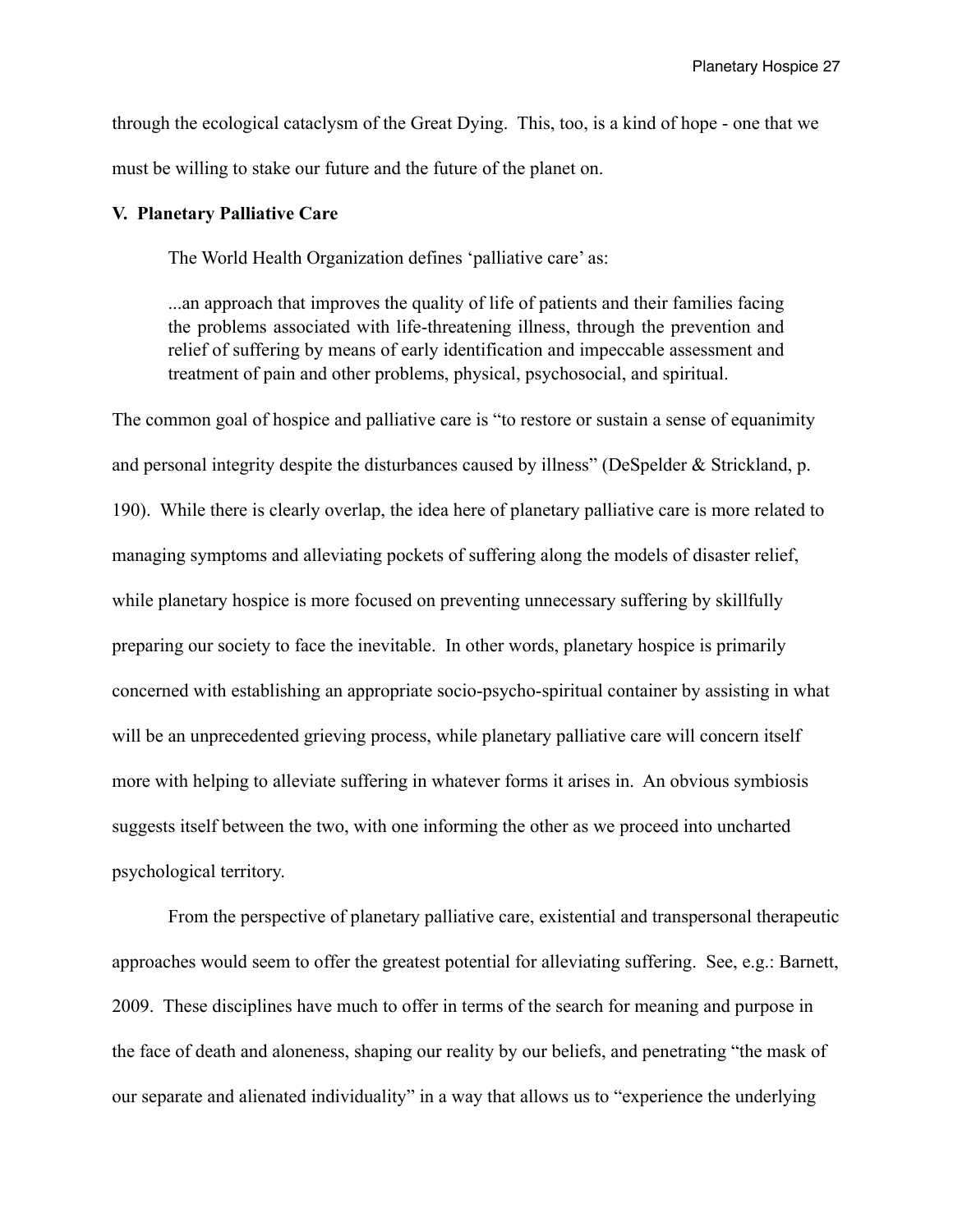interconnectedness of all life" (Boorstein, 1996, p. 28). While existentialism fosters a heroic attitude toward being in the world in the face of apparent existential inevitabilities, transpersonal psychology offers a way of transcending the existential dilemma by going beyond ego and selfish concerns (Boorstein, p. 29).

 In truth, the idea of planetary palliative care envisions a kind of psychological *triage* in which any number of situations and symptoms will need to be met creatively with a full tool box of humanistic therapeutic treatments, without regard to any kind of orthodoxy. At the same time, an overall strategy will be needed to bring some kind of renewed social order out of psychospiritual chaos, and to be very sensitive to opportunities for continually facilitating spiritual emergence from what may appear to be psychological emergencies. As visionary transpersonal psychiatrist Stanislav Grof has noted, "[m]ainstream psychiatrists are unable to see a difference between psychospiritual crises, or even uncomplicated mystical states, and serious mental illness," and therefore "tend to pathologize mystical states" (Grof, 2000, pp. 137, 140).

 If mental health professionals are going to participate in re-birthing a new social order out of the painful contractions of the death throes of the old order, one of the worst things that they could do would be to adopt a "sedate-first-and-ask-questions-later" to widespread instances of mental turmoil. Pursuant to Prigogene's theory of dissipative structures, for which he earned a Nobel prize, higher order emerges in any system only from the most chaotic state of affairs, with the mechanism being the introduction of a single catalyst and the re-ordering occurring as a crystallization process. We will never know what form that catalyst might take in the socially chaotic state of affairs that is sure to accompany global contraction, but it is likely to be in the form of a revolutionary idea that may sound crazy when it is first uttered, and so it is imperative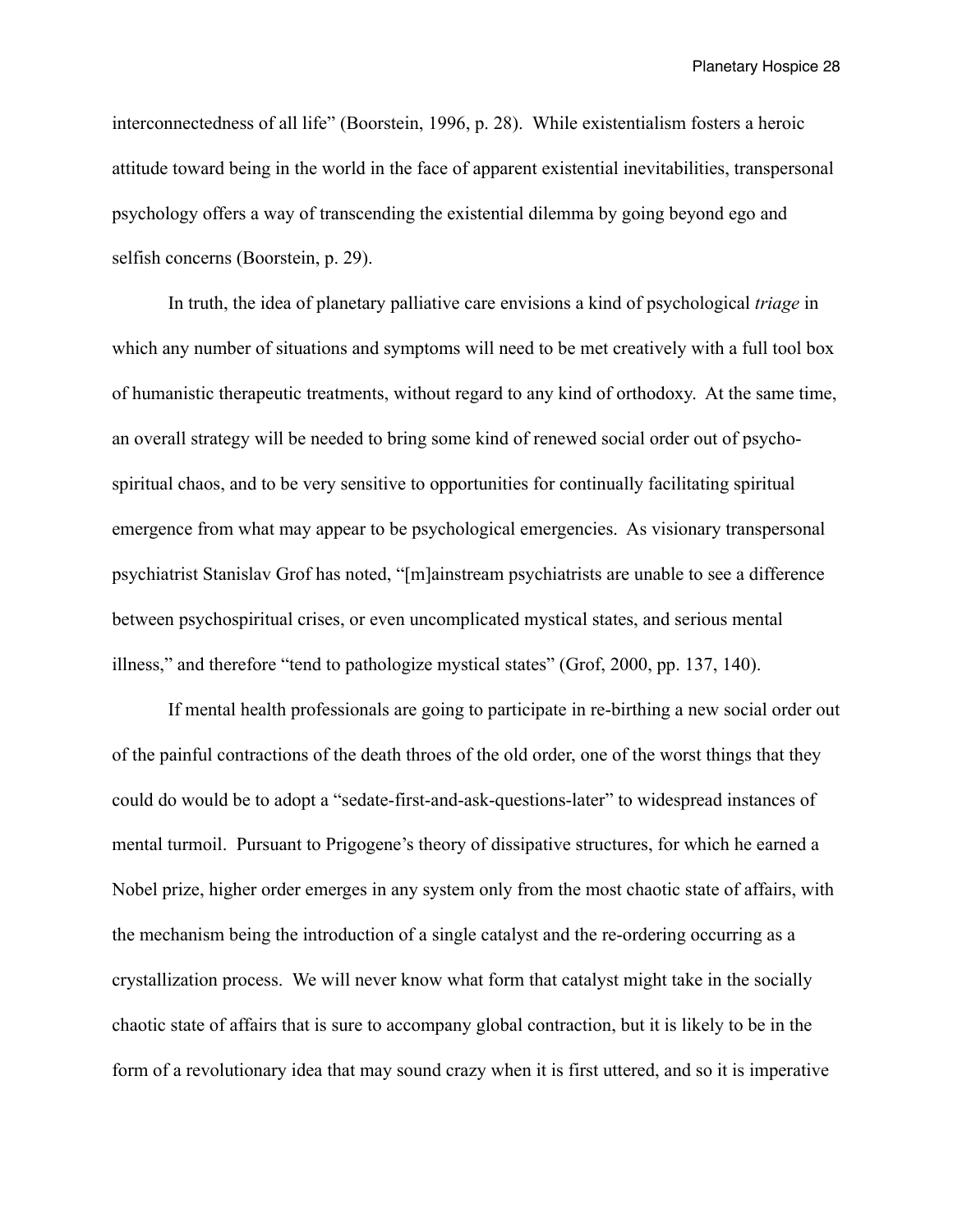that individuals or even groups that are experiencing spiritual emergencies be not just respected, but actually encouraged to go through the kind of holotropic mystical states that Grof has copiously documented make it possible "for the unconscious (and superconscious) material to emerge into consciousness" (140). As Grof concludes:

Humanistic and transpersonal psychologies have developed effective experiential methods of self-exploration, healing, and personality transformation... There exist approaches with a very favorable ratio between professional helpers and clients and others that can be practiced in the context of self-help groups. Systematic work with them can lead to a spiritual opening, a move in a direction that is sorely needed on a collective scale for our species to survive... [I]f a sufficient number of people undergo a process of deep inner transformation, we might reach a level of consciousness evolution when we deserve the proud name we have given to our species; *homo sapiens.*

#### **VI. Spiritual Midwifery**

Ultimately, for a planetary hospice movement to take hold and have the intended effect, it will be critical to include an expansive net of 'effectively' qualified, spiritually motivated healers from diverse backgrounds, without much regard for the varied forms of their expertise. An apt metaphor for such a movement can be found in the spiritual midwifery movement begun by Ina May Gaskin. Gaskin spearheaded the 'direct-entry' midwifery movement in the 1970s by which midwives learn directly from their elders without first training as a nurse, and promote a natural, spiritual model of childbirth in contrast to the clinical model. In her seminal book *Spiritual Midwifery* (1977)*,* Gaskin describes her philosophy quite succinctly:

In the Zen tradition, a line of succession of Zen Masters is supposed to be linked together by transmission of mind - pure thought transferred from mind to mind with no words. I think that with midwives there is a similar kind of transmission that can take place and link them together, and that is a transmission of touch (p. 10).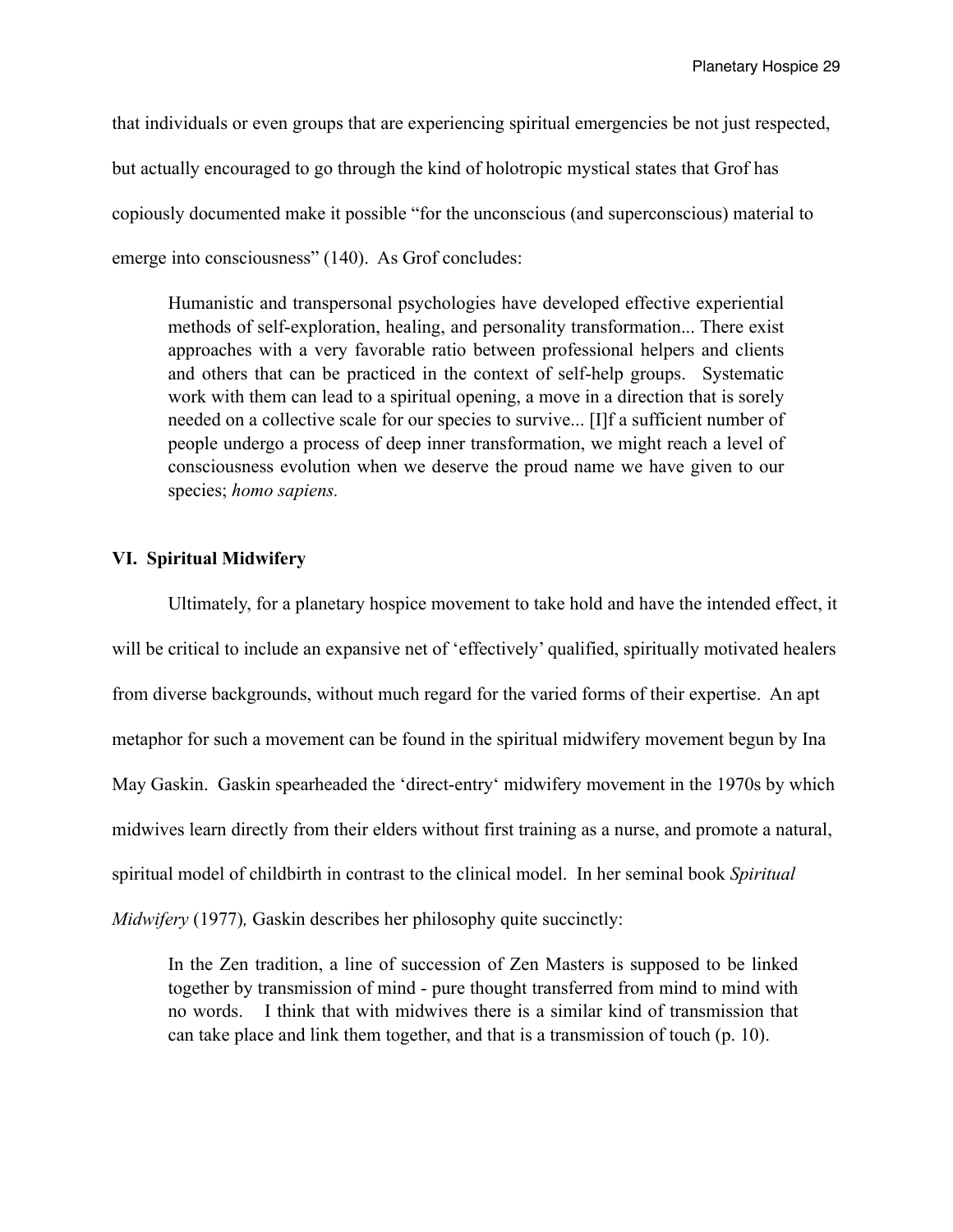Similarly, planetary hospice workers will be linked by a transmission of intention - the intention to be spiritual midwives for the rebirth of planet Earth. Just as the hospice movement today relies heavily on trained volunteers, so will planetary hospice rely heavily on the efforts of any and all who share the vision of the Great Dying as the dark night of collective humanity's soul, and who are equally committed to ushering the human race through this difficult 'night sea journey' - during which the sun sinks into the sea only to be devoured by the water monster - into the dawning light of a new day (Washburn, 1995, p. 21). In particular, it will be necessary to include with honor and authority those indigenous spiritual leaders around the world who have been doing their best all along to counsel us in the ways of nature, as well as social workers, social media mavens, astrologers, game programmers, shamanic healers, permaculturists, story tellers, yoga instructors, breath workers, art therapists, deep ecologists, social activists, musicians, and of course pastors and chaplains from every denomination and faith, and to build networks upon networks without regard for any preconceived hierarchies.

 Gaskin relates that the spiritual midwifery movement actually grew out of an intentional community of like-minded individuals motivated by love, who organized themselves on a farm according to a simple verse from the Bible (2:44-45): "And all who believed were together and had all things in common: and they sold their possessions and goods and distributed them to all, as any had need" (Gaskin, p. 15). It takes a village to raise a child. It will take a global network of spiritual midwives to guide humanity through the painful contractions of planetary death and rebirth. The first precept for caregiving developed for Zen Hospice Project by Frank Ostaseki should serve as the guiding principle in developing a planetary hospice project:

*Welcome Everything. Push Away Nothing.*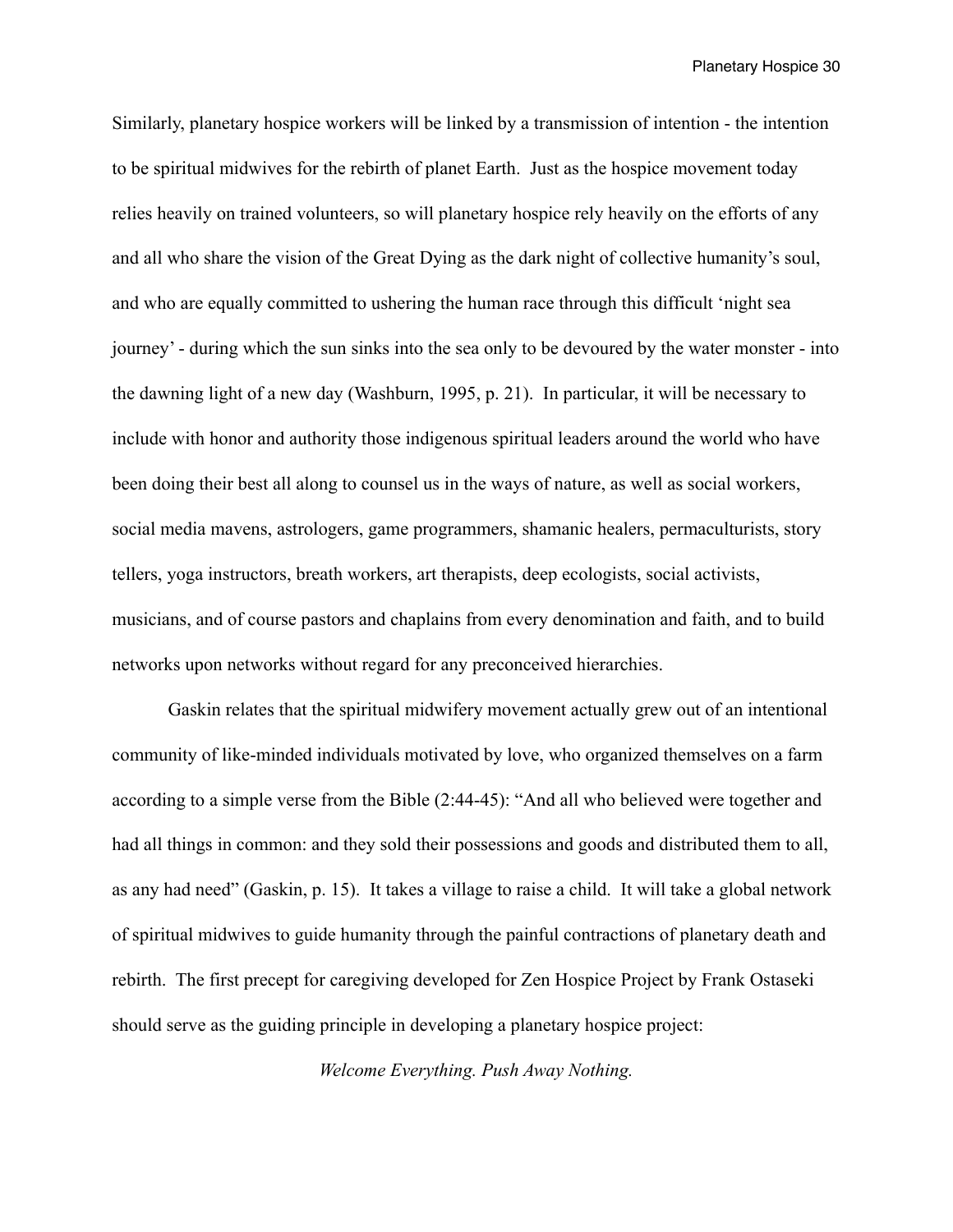#### **VII. Rites of Passage and The Importance of Mythos.**

"Virtually every religious tradition acknowledges periods of severe difficulty that sometimes precede or follow spiritual awakening" (Washburn, p. 171), such as the dark night of the soul referred to in the preceding section. In times of great crisis, people naturally fall back on their religious and spiritual beliefs, and find sustenance in their collective myths. Just as hospice for individuals ministers to them according to their personal beliefs, so planetary hospice must be fully conversant in the various death/rebirth mythologies and belief systems in order to counteract despair with hope for a new age, a new race of human beings. More specifically, just as the hospice movement has helped change attitudes towards individual death, the planetary hospice movement must have a cohesive strategy for fostering a general attitude that, from a larger perspective, the difficult contractions and painful pangs of the Great Dying are cleansing and purification rituals on a grand scale necessary to usher in the golden age spoken of in so many different mythologies and religions. As an example:

Within the Hopi tradition is the teaching of "purification." Throughout earth's history, they believe, there have been four worlds, three of which have perished, and from their perspective this one is on an even more dramatic trajectory of selfdestruction. According to the tradition, there must be a purification at the end of one world before another can begin. You might say that the Hopi have held in their psyches a profound sense of collapse and near-term extinction for millennia. It's an integral aspect of their tradition as is dancing, singing, and a wicked sense of humor.

\*\*\*

A useful practice with many indigenous people is this: Live as if every act, every task performed in daily life, every kindness expressed to another being and to oneself might be the last. This is one way I stay connected with the light in dark times. Walking in reverence, living contemplatively with gratitude, generosity, compassion, and an open heart that is willing to be broken over and over again.<sup>[30](#page-30-0)</sup>

<span id="page-30-0"></span><sup>30</sup> <http://guymcpherson.com/2013/12/finding-the-light-in-the-era-of-permanent-winter-solstice/>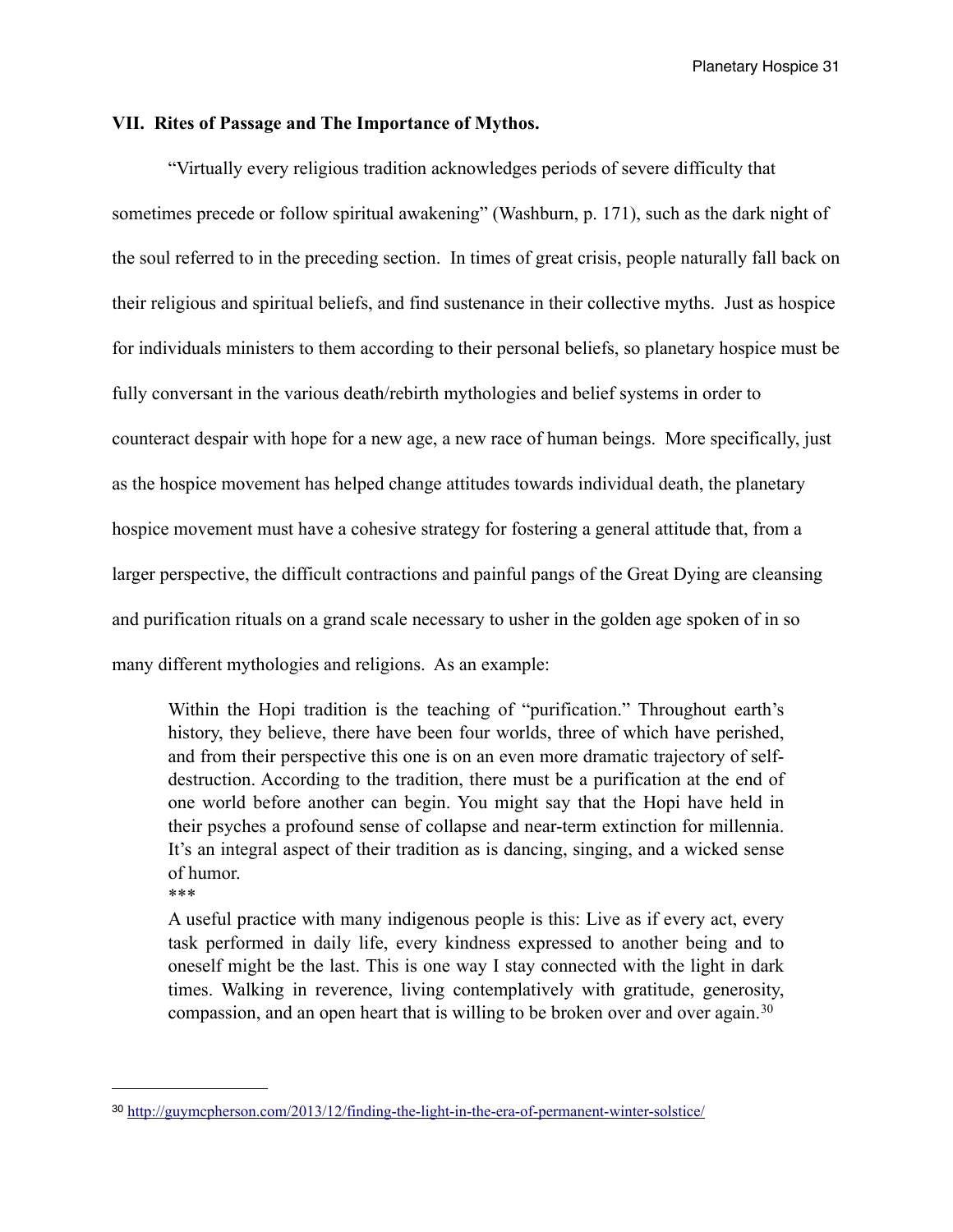One way to implement such a strategy in times of crisis may be to encourage and facilitate rites of passage in whatever ways, shapes and forms make sense from the perspective of afflicted communities. Grof's holotropic breathwork certainly lends itself to this kind of transformative experience, as it is so conducive to reliving the perinatal experience. Eliade notes that "the experience of ritual death and the revelation of the sacred... exhibits a dimension that is metacultural and transhistorical" (1995, p. 130). Fisher maintains:

[A] symbolic perception of the world lifts one out of one's Ego into a larger cosmic drama in which nothing, including oneself, has that substantial reality of the literal viewpoint. To undergo a symbolic death and rebirth, for example, takes the sting out of one's literal death. As Eliade notes, it even gives it a positive value, for one realizes that death is merely the end of a mode of being, a stage in the transformation of all things (2002, p. 152).

As the Great Dying will be accompanied by mass migrations and evacuations of areas that are no longer inhabitable, such as heavily populated coastal communities, one thought is to re-cast these migrations themselves as rites of passage at every scale (communal/family/individual). "To overcome the destructive, numbing effects of the denial and fear of death, we must, as always in conscious transformation, first recognize and acknowledge death and turn it into our friend and ally, into a happily anticipated final journey" (Metzner, 2010, 149).

 Mythologies of the world peoples are replete with stories of the world ending in cosmic disaster, especially floods, and it is important in this respect to remember that "[a] limitless expanse of water is one of the commonest images of a world about to come into being" (Willis, 1993, p.26). It is remarkable how many myths and religions maintain that the world ended in flood the last time, and will end in fire this time. With the presently unfolding climate catastrophe, we actually see both -- a world heating up from trapped greenhouse gases, melting glaciers and polar icecaps, unleashing increasingly great floods (the vast flooding in Pakistan and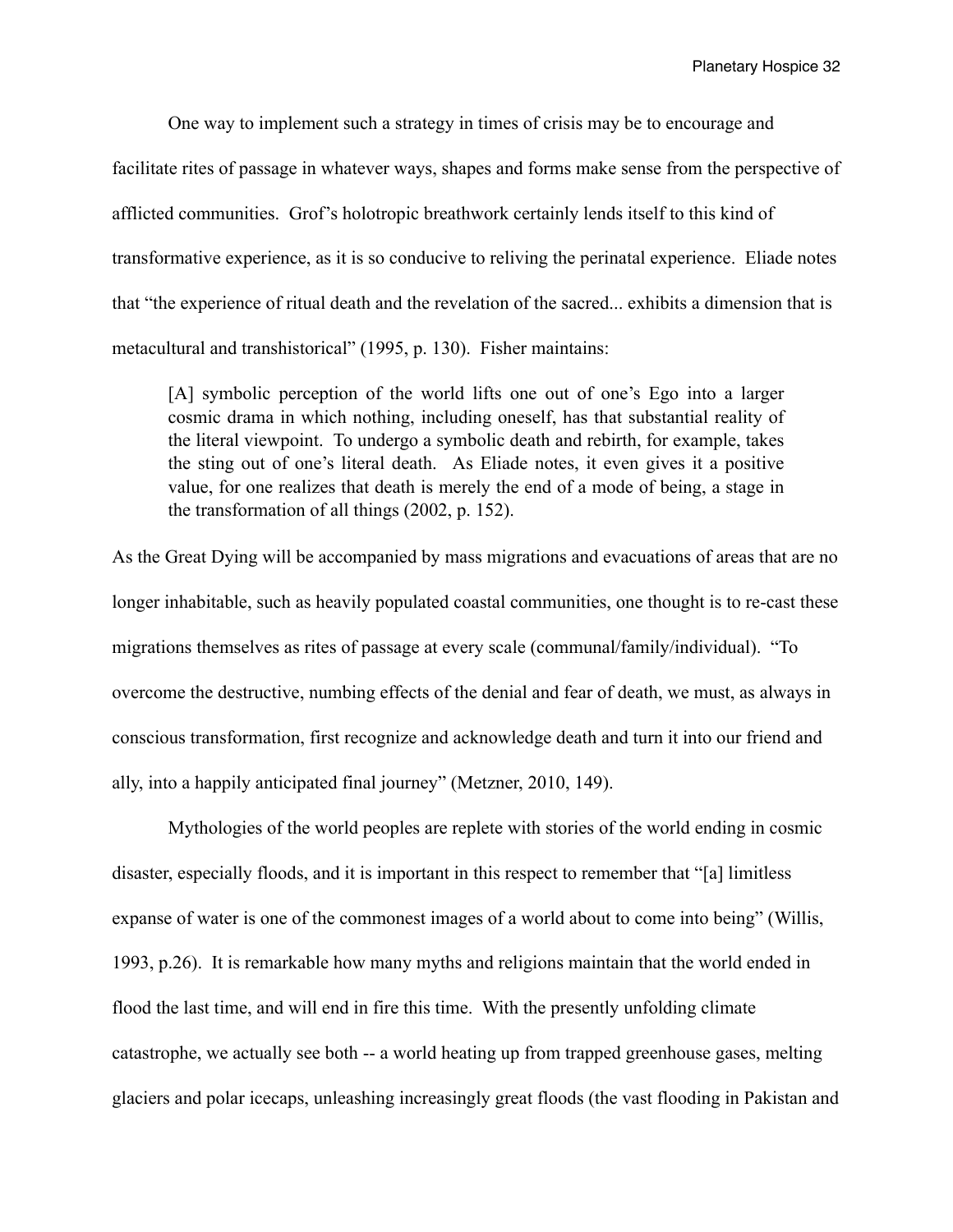Bangkok in recent years portents of what is to come), raising the seas and engulfing islands and heavily populated coastal areas.

 One wonders if a new myth is not called for to embody this story. Whatever story we tell ourselves about the Great Dying, it must include a powerful redemptive component along the lines of resurrection. "In some stories of the great flood, the world that emerges from the catastrophe turns out to be better than the one before" (Willis, p. 26). This, too, is the kind of hope that people will need to cope with trials and tribulations. The kinds of stories we most definitely do not need, and that will only add to suffering, are the stories like the now popular "taken" series, where the chosen ones are magically transported to a better world, leaving the rest behind to suffer, and the even more dangerous and associated Armageddon myths. Of course, it is not at all consistent with hospice to tell people what not to believe, but we can at least cultivate and reinforce more redemptive narratives, and do our best to put the more destructive ones into the psychological language of inner struggle.

 It does seem that, with the advent of the Great Dying, our spiritual container will have been utterly broken, all of our notions of the future shattered, and the need will arise for a new world view to rise from the chaos like the Phoenix from the ashes. But we must also remember that just as we approach this metaphorical end-time, we are also at a point in the development of the human race when our knowledge of reality has never been closer to complete. It is rather stunning to contemplate the photographs now being captured of galaxies 12 billion light years out into the farthest reaches of space, offering a glimpse into the very creation of our universe, and based on similar surveys from Hubble telescope, it is now believed that there are about 100 billion Earth-like planets in the Milky Way galaxy, with another 50 *sextillion* habitable planets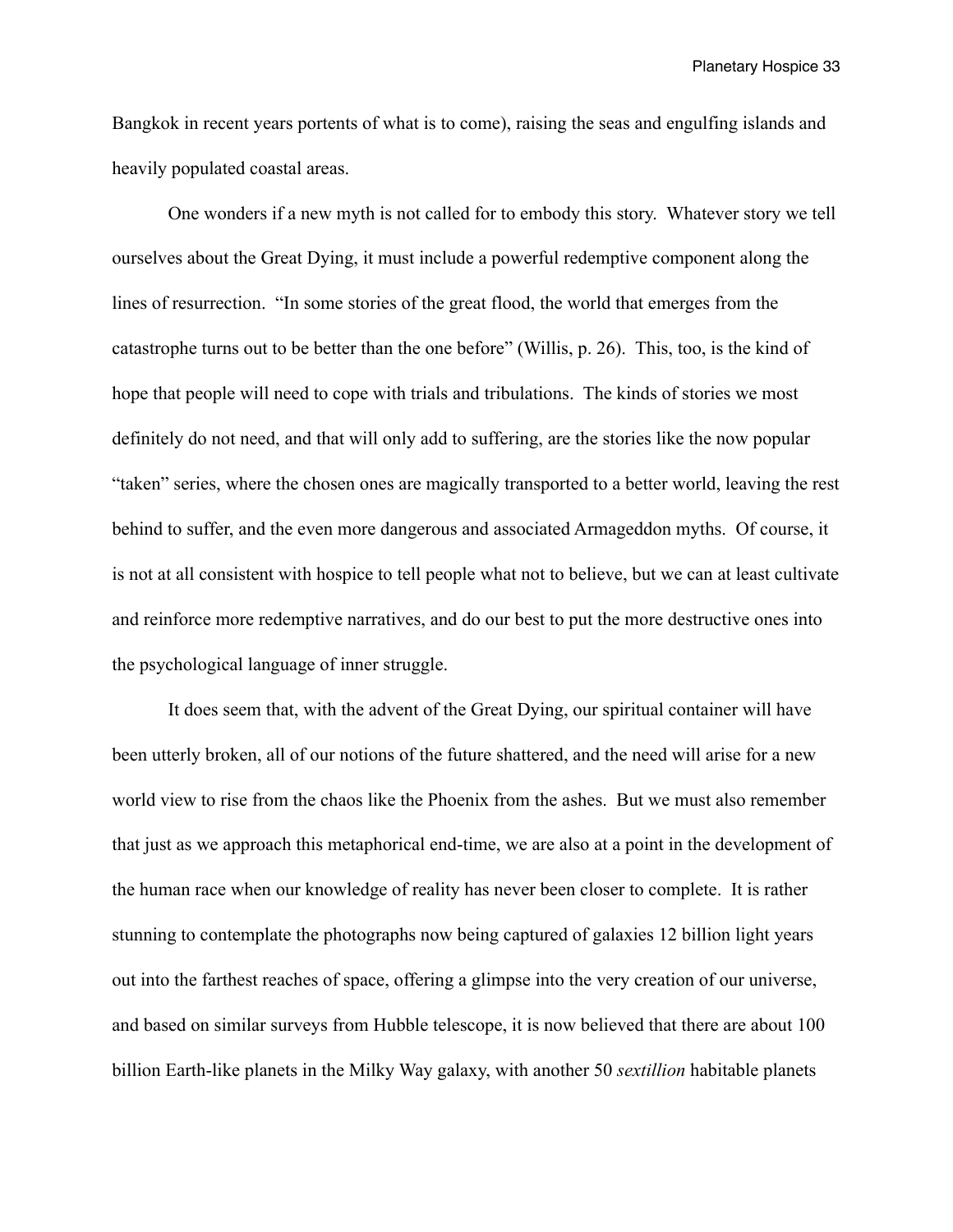included in the other 500 billion galaxies. At the other end of this nearly infinite spectrum, the discoveries of quantum physics continue to be assimilated with mind-boggling implications for our world view in general, and our notions of death in particular. Cardiologist Pim van Lommel has written compellingly about his own conclusions, from witnessing and studying now-common near death experiences, concerning "non-local consciousness [that] has and always will exist independently from the body" (2013, p. 41). Dr. Robert Lanza, who was voted the 3rd most important scientist alive by the NY Times, has joined a growing body of quantum physicists in the belief that all matter is an emergent property of consciousness, and not the other way around as mainstream science continues to insist, radically calling into question our notions of physical reality and what happens when we leave our physical bodies.

 It is from this kind of liberating knowledge that a workable myth can emerge to contain our collective grief as the visible world around us crumbles and human populations plummet off the Malthusian cliff. In fact, the Near Death Experience itself may provide an appropriately mythopoetic motif for this purpose. As Joseph Campbell teaches us, a completely alive, new mythology must serve four functions: "to waken and maintain in the individual an experience of awe, humility, and respect"; to provide a comological image of the universe; to maintain and validate some kind of order; and, to center and harmonize the individual (1968, pp. 609-623). Unlike the more reactive stance of individual hospice, a planetary hospice movement will need to be more proactive, becoming an advocate not just of individual patients facing death, but of the planet Earth and the human race approaching death/rebirth. Consistent with the idea that the this movement will have to draw creatively from the arts, I will let the visionary English sixties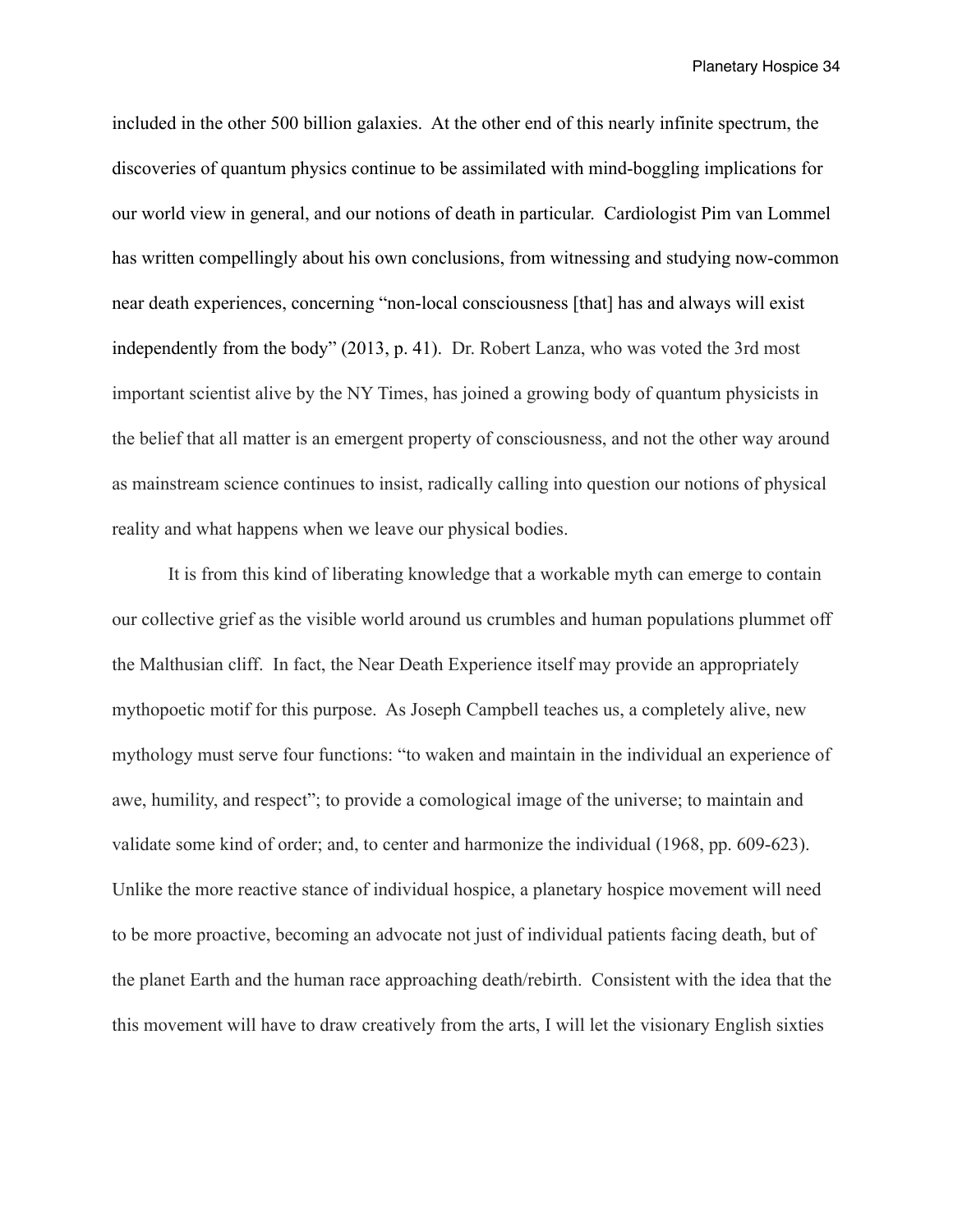band "The Moody Blues" have the last word, as I believe it is a timely vision that strikes the

right tone:

#### **The Story In Your Eyes**[31](#page-34-0)

I've been thinking about our fortune And I've decided that we're really not to blame For the love that's deep inside us now Is still the same And the sounds we make together Is the music to the story in your eyes It's been shining down upon me now I realize *Listen to the tide slowly turning Wash all our heartaches away We're part of the fire that is burning And from the ashes we can build another day* But I'm frightened for your children That the life that we are living is in vain And the sunshine we've been waiting for Will turn to rain \*\*\* When the final line is over And it's certain that the curtain's gonna fall I can hide inside your sweet sweet love

For ever more...

<span id="page-34-0"></span><sup>31</sup> *Hayward, J.* Copyright *2000-2014:* Tyler Music Ltd.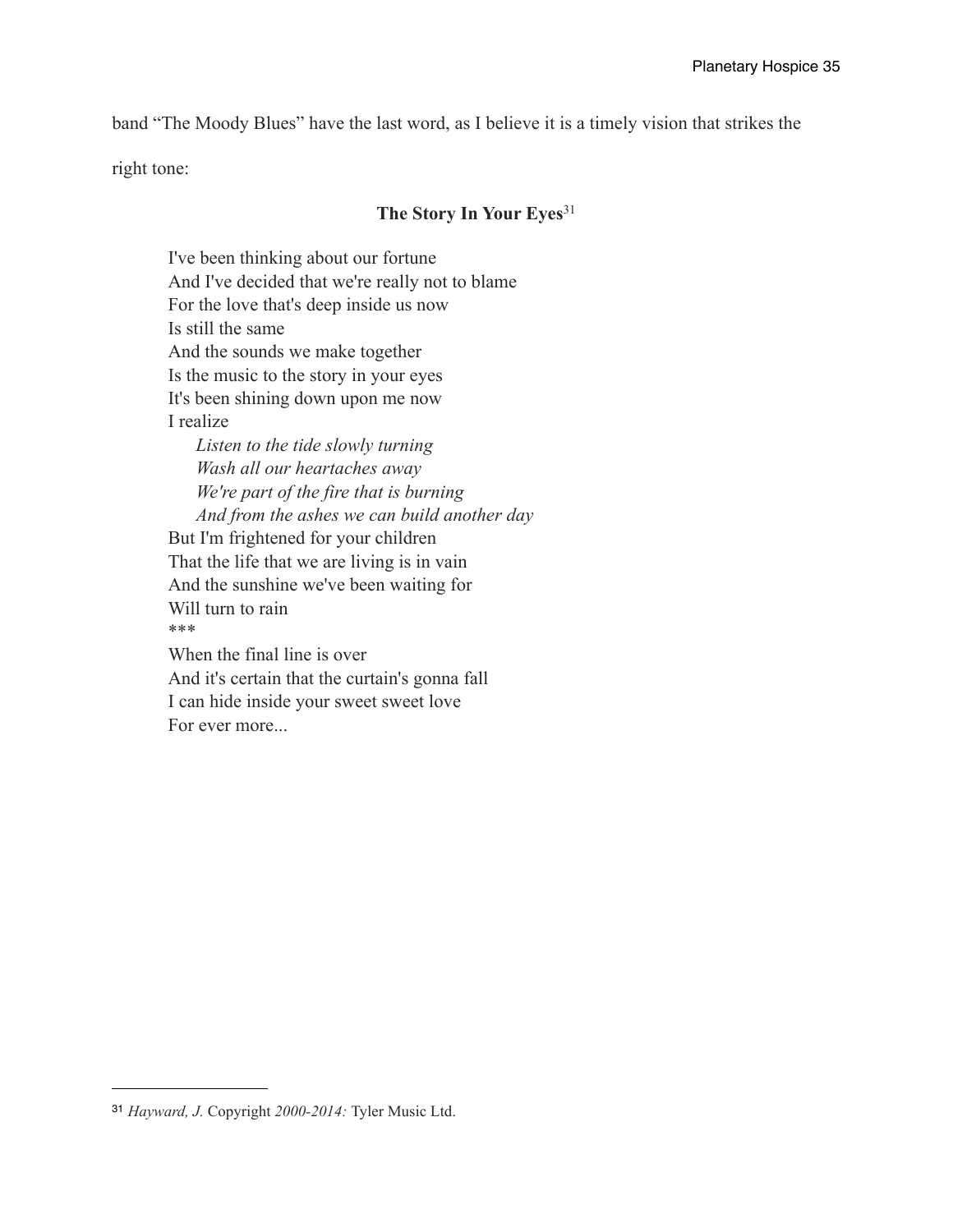#### **REFERENCES**

Angell, M. "The Epidemic of Mental Illness: Why?" *The New York Review of Books,* (June 23, 2011). Retrieved from [http://www.nybooks.com/articles/archives/2011/jun/23/epidemic-mental](http://www.nybooks.com/articles/archives/2011/jun/23/epidemic-mental-illness-why/)[illness-why/](http://www.nybooks.com/articles/archives/2011/jun/23/epidemic-mental-illness-why/) (12/24/13).

Barnett, L. (Ed). 2009. *When death enters the therapeutic space: Existential perspectives in psychotherapy and counselling*. New York, NY: Routledge/Taylor & Francis Group.

Boorstein, S. (Ed). 1996. *Transpersonal Psychotherapy* (2d Ed). Albany, NY: SUNY.

Bryan, C. & Rudd, D. 2006. "Advances in the Assessment of Suicide Risk." *Journal of Clinical Psychology,* 62(2): 185–200. [doi](http://en.wikipedia.org/wiki/Digital_object_identifier):[10.1002/jclp.20222.](http://dx.doi.org/10.1002%2Fjclp.20222) [PMID](http://en.wikipedia.org/wiki/PubMed_Identifier) [16342288.](http://www.ncbi.nlm.nih.gov/pubmed/16342288)

Buzzell, L. & Chalquist, C. 2009. *Ecotherapy: healing with nature in mind.* S.F., CA: Sierra Club Books.

Campbell, J. 1968. *Creative Mythology.* New York, NY: Penguin Books.

Compton, W. *et al. 2006.* "Changes in the Prevalence of Major Depression and Comorbid Substance Use Disorders in the United States Between 1991–1992 and 2001–2002." *Am J Psychiatry,* 163: 2141-2147. doi:10.1176/appi.ajp.163.12.2141

Corr, C. 1991-1992. "A Task-Based Approach to Coping with Dying," *Omega: Journal of Death and Dying* 24(2): 81-94.

DeSpelder, L. & Strickland, A. 2011. *The last dance*. New York, NY: McGraw-Hill.

Eliade, M. 1995. *Rites and symbols of initiation: The mysteries of birth and rebirth.* Woodstock, Conn.: Spring.

Fisher, A. 2002. *Radical ecopsychology: psychology in the service of life.* Albany, NY: SUNY.

Frankl, V. 1959. *Man's search for meaning.* Boston: Beacon Press.

Gaskin, I. 2002. *Spiritual Midwifery* (4th Ed). Summertown, TN: Book Publishing Co.

Grof, S. 2000. *Psychology of the future.* Albany, NY: SUNY

Horowitz, A. 2010. "How an Age of Anxiety Became an Age of Depression." *The Milbank Quarterly*, 81(1): 112-138.